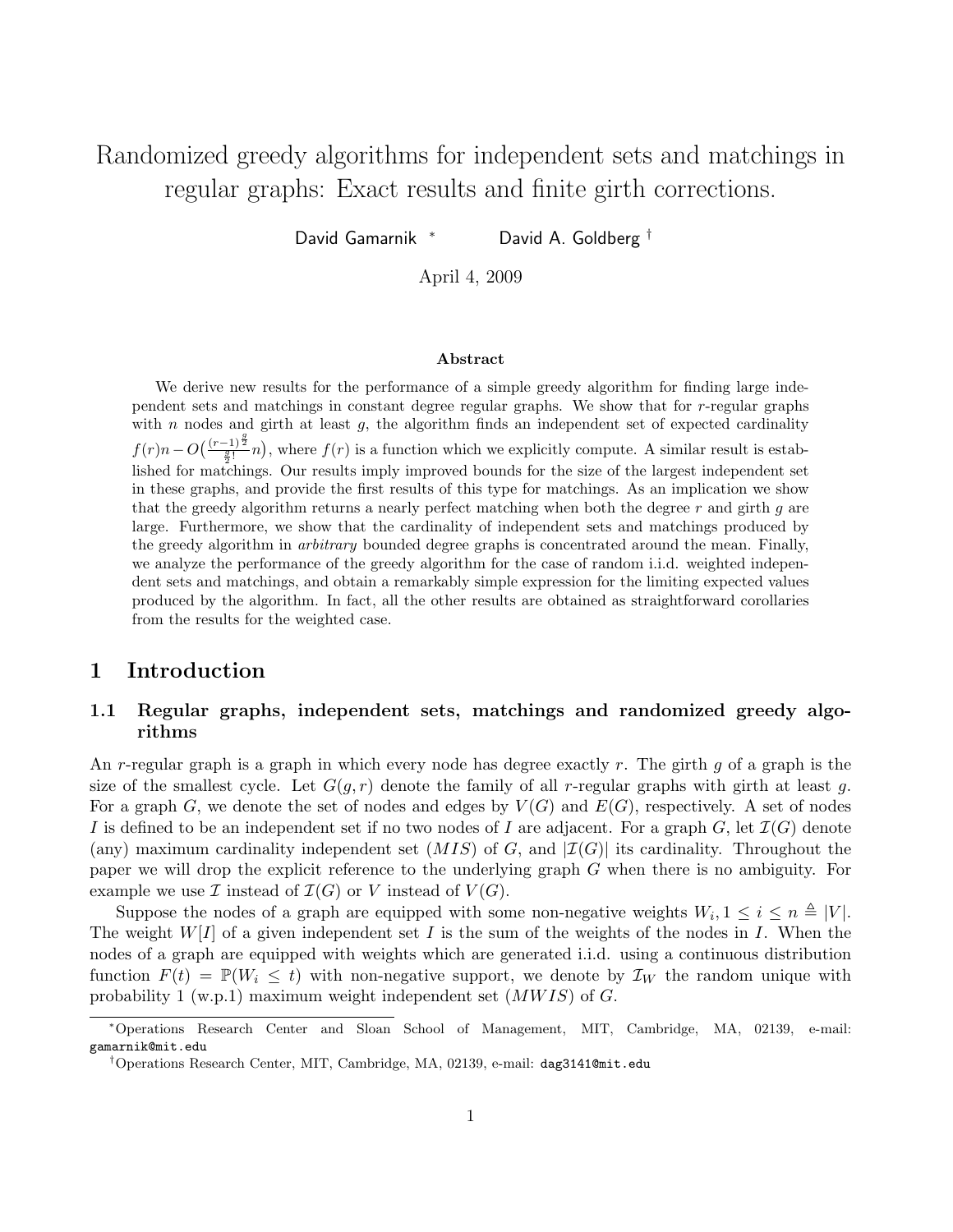A (partial) matching is a set of edges  $M$  in a graph  $G$  such that every node is incident to at most one edge in M. For a graph G, let M denote (any) maximum cardinality matching  $(MM)$  of G. Suppose the edges of a graph are equipped with some non-negative weights  $W_e, e \in E$ . The weight  $W[M]$  of a given matching  $M$  is the sum of the weights of the edges in  $M$ . When the edges of a graph  $G$  are equipped with weights generated i.i.d. using a continuous distribution function  $F$  with non-negative support, we denote by  $\mathcal{M}_W$  the random unique (w.p.1) maximum weight matching (MWM) of G.

In this paper we analyze the performance of a simple greedy algorithm, which we call  $GREEDY$ , for finding large independent sets and matchings. The description of GREEDY is as follows. For independent sets, GREEDY iteratively selects a node i uniformly at random (u.a.r) from all remaining nodes of the graph, adds  $i$  to the independent set, deletes all remaining nodes adjacent to  $i$  and repeats. Note that while the underlying graph is non-random, the independent set produced by GREEDY is random as it is based on randomized choices. For MWIS, GREEDY iteratively selects the node i with the greatest weight from all the remaining nodes, adds  $i$  to the independent set, deletes all the remaining nodes adjacent to i and repeats. Note that when acting on a fixed weighted graph, the action of GREEDY is non-random. In this setting, the randomness will come from the fact that the weighting itself is i.i.d. For matchings GREEDY operates similarly, except that it chooses edges instead of nodes, and deletes edges incident to the chosen edge.

Let  $IG(MG)$  denote the random independent set (matching) returned by  $GREEDY$  when run on an unweighted or (randomly) weighted graph G, depending on context. Denote by  $W[\mathcal{IG}](W[\mathcal{MG}])$ the weight of  $IG(MG)$  (for the weighted case), and by  $|IG|(|MG|)$  the respective cardinalities (in the unweighted case). Our goal is obtaining bounds on the expectation and variance of  $|\mathcal{IG}|, |\mathcal{MG}|, W[\mathcal{IG}]$ ,  $W[\mathcal{MG}]$ , where the latter two will be considered for the case of i.i.d. continuous non-negative weight distributions. One of the motivations is to derive new lower bounds on largest independent set in constant degree regular graphs with large girth.

#### 1.2 Summary of our results and prior work

Our main results are Theorems 1,2 which provide remarkably explicit upper and lower bounds on the expected weight of the independent set and matching produced by GREEDY in a regular graph of large fixed girth when the weights are generated i.i.d. from a continuous non-negative distribution. Since the gap between the upper and lower bound is of the order  $\approx (r-1)^{g/2}/(g/2)!$ , we also obtain the limiting expression for the weight of the independent set and matching produced by GREEDY in a regular graph when the girth diverges to infinity. These results are Corollaries 1,2.

As a corollary we obtain upper and lower bounds on  $\mathbb{E}[\mathcal{IG}]$  and  $\mathbb{E}[\mathcal{MG}]$ , by considering a uniform distribution which is highly concentrated around 1. These results are stated as Theorems 4,5. Again the gap between the upper and lower bounds is of the order  $\approx (r-1)^{g/2}/(g/2)!$  and we obtain a limiting expression when the girth diverges to infinity, as stated in Corollaries 3, 5. While Corollary 5 is a new result, Corollary 3 is not. This result was recently established by Lauer and Wormald [LW07] using a different approach called the 'nibble' method. Thus our Theorem 4 can be viewed as an explicit finite girth correction to the limiting result (Corollary 3) derived earlier in [LW07] and proved here using different methods.

Our results on the performance of the GREEDY algorithm, as well as the results of [LW07], are motivated by the problem of obtaining lower bounds on the size of the largest independent set in regular graphs, and specifically regular graphs with large girth. The history of this problem is long [HS82],[She83],[She91],[She95] with [LW07] and [FGS08] being the latest on the subject. In particular, the lower bounds obtained in [FGS08] are the best known for the case  $r \geq 3$  and sufficiently large girth, and in this range they beat previous best bounds obtained by [LW07] (for  $r \geq 7$ ) and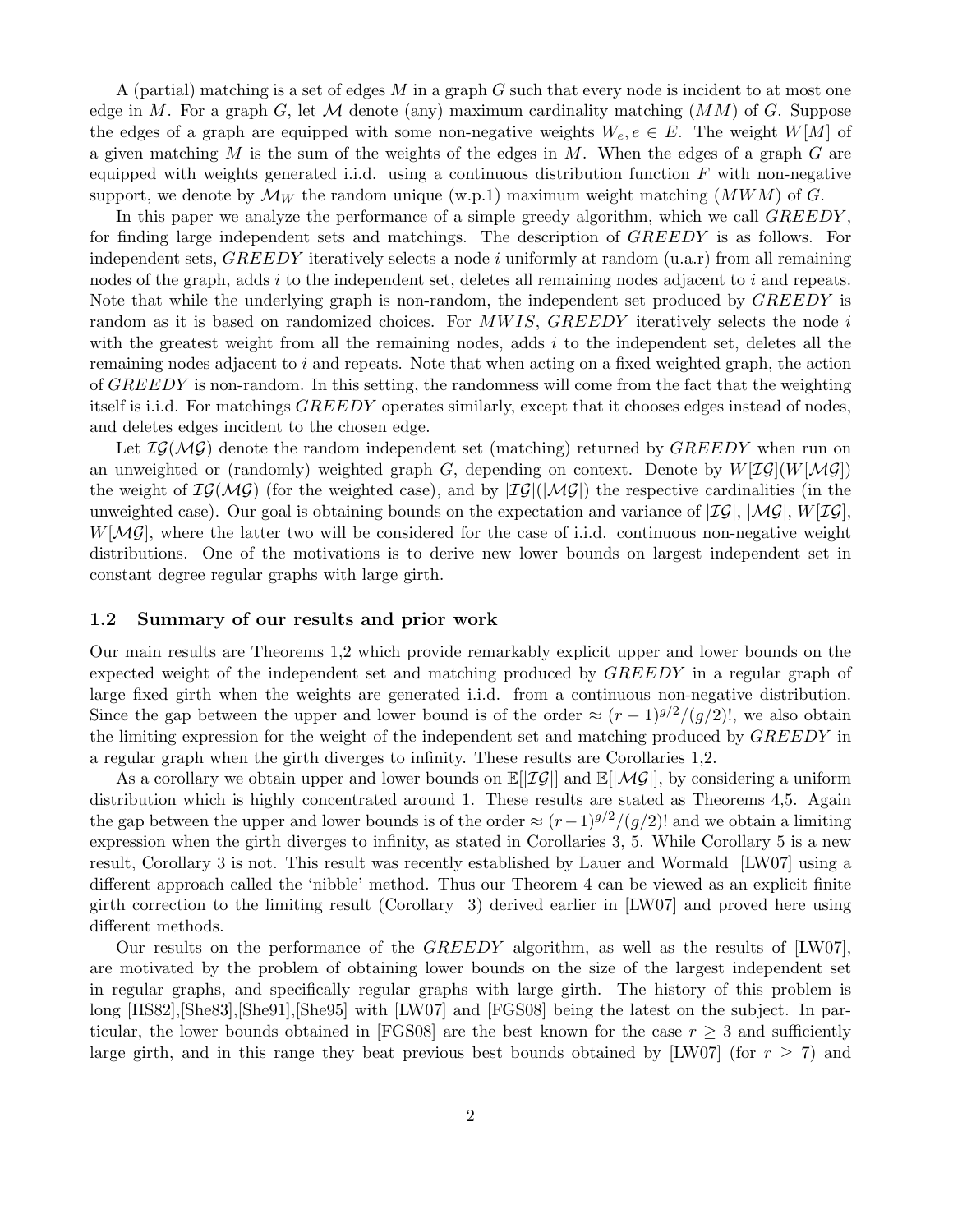Shearer [She91] (for  $r < 7$ ). Although these bounds are the best known as the girth diverges to infinity (for any fixed  $r \geq 3$ ), no bounds are given in [FGS08] for fixed girth. Also, the bounds given in [LW07] for any fixed girth are very difficult to evaluate, as they are given implicitly as the solution to a large-scale optimization problem. Our bounds match those of  $[LW07]$  for any fixed r as the girth diverges to infinity , and give simple explicit bounds for any fixed girth as a finite girth correction of the order  $\approx (r-1)^{g/2}/(g/2)!$ . In addition, our bounds are superior for several instances discussed in [LW07] where bounds were derived numerically by lower-bounding the aforementioned large-scale optimization problem. The details of this comparison are presented in Section 6.

Our corresponding results for matchings are new, both the limiting version, Corollary 5, and the finite girth correction, Theorem 5. Interestingly, by considering the upper and lower bounds in Theorem 5 and taking a double limit  $r, g \to \infty$ , we find that the GREEDY algorithm produces a nearly perfect matching in the double limit  $r, g \to \infty$ . This partially answers an open problem posed by Frieze [Fri] regarding the construction of a simple, decentralized algorithm for finding a nearly perfect matching in constant degree regular graphs with large girth.

Our second set of results, Theorems 3 and 6, concerns the variance of the weight (cardinality) of the independent set and matching produced by *GREEDY* in *arbitrary* graphs with bounded degree. That is no additional assumptions on girth or regularity are adopted. We show that when the weights are i.i.d. and have finite second moment, and when the graph has bounded degree, the variance, appropriately normalized, is of the order  $O(1/n)$  in both cases. We are also able to give explicit bounds in terms of the graph degree, the number of nodes, and the second moment of the weighting distribution. We also give similar results for the unweighted case. Thus the answers produced by GREEDY are highly concentrated around their means, and in this sense the GREEDY algorithm is very robust. We believe these are the first results on the variance of the *GREEDY* algorithm.

We note that since for any fixed  $r$  and  $d$ , a graph selected uniformly at random from the set of all r-regular graphs on n nodes with high probability has only a constant (independent of n) number of cycles of length  $\leq d$ , [LW07], such a graph will have the property that for large n most nodes have large constant-depth neighborhoods not containing any cycles. Thus our results concerning graphs with girth diverging to infinity, specifically Corollaries 1,2,3,5 can be extended to the setting of random regular graphs, since our analysis is both localized and asymptotic, only requiring that most nodes have regular trees appearing as constant size neighborhoods. However, we do not state and prove formally these results.

We now review some additional relevant literature. The MIS, MWIS, MM and MWM problems are obviously well-studied and central to the field of combinatorial optimization. The MIS problem is known to be NP-Complete, even for the case of cubic planar graphs [GJS76] and graphs of polynomially large girth [Mur92], and is known to be  $MAX - SNP$  complete even when restricted to graphs with degree at most 3 [BF94]. From both an approximation algorithm and existential standpoint, the MIS problem has been well-studied for bounded degree graphs [HR94], [HR97], [BF94]; graphs with large girth [MS85], [Mur92]; triangle-free graphs with a given degree sequence [AKS80], [AEKS81], [Gri83], [She83], [She91]; and large-girth graphs with a given degree sequence, including regular graphs with large girth [Bol80], [HS82], [She91], [Den94], [She95], [LW07]. We note that, as already mentioned, our Corollary 3 was derived earlier in [LW07] using different techniques.

Although the MM problem is solvable in polynomial time, much research has gone into finding specialized algorithms for restricted families of graphs. The most relevant graph families for which MM has been studied (often using GREEDY and related algorithms) are bounded-degree graphs, and bounded-degree graphs of girth at least 5 [DF91],[MP97]. However, there appears to be a gap in the literature for MM in regular graphs with large girth, barring a recent existential result that an r-regular graph with large girth g always contains a matching of size  $\frac{n}{2} - O((r-1)^{-\frac{g}{2}}n)$  [FH07].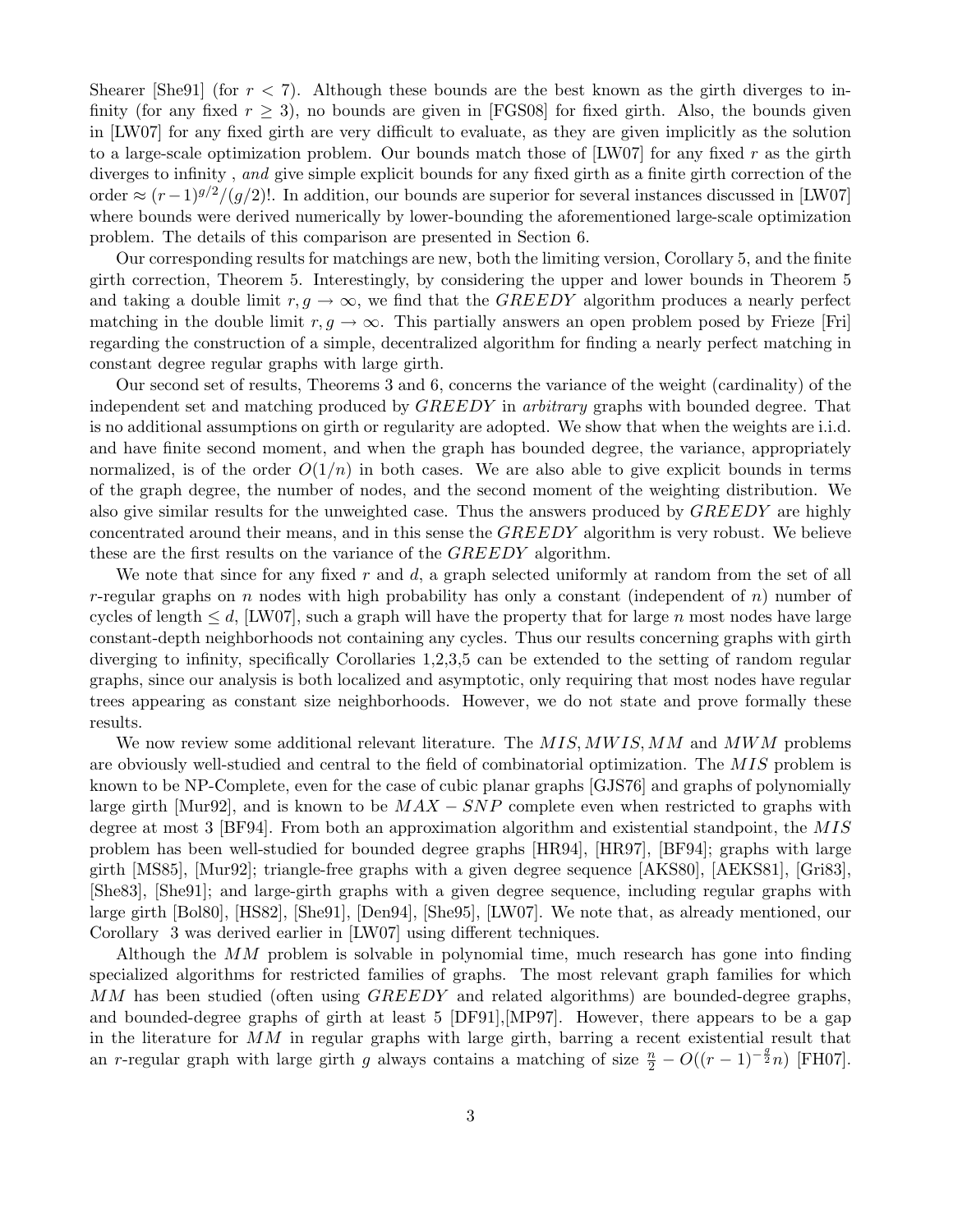Namely, an asymptotically perfect matching exists in such graphs as the girth increases. It is of interest, however, to construct some *decentralized* and easy to implement algorithm for MM which leads to an asymptotically perfect matching, and our result Theorem 5 is a step towards this direction.

Our main method of proof uses the correlation decay technique, sometimes also called the local weak convergence (objective) method [Ald01], [AS03],[GNS08]. We establish that the choices made by the GREEDY algorithm are *asymptotically independent* for pairs of nodes (in the case of independent sets) and edges (in the case of matchings) which are far apart. That is, if two nodes i, j are at a large graphtheoretic distance, then  $\mathbb{P}(i, j \in \mathcal{IG}) \approx \mathbb{P}(i \in \mathcal{IG})\mathbb{P}(j \in \mathcal{IG})$ . A similar statement holds for matchings, and also for the weighted case with i.i.d. weights. This allows the reduction of the problem on a graph to the far simpler problem formulated on a regular tree, which can be solved in a very explicit way. Such an asymptotic independence was also observed in [LW07], but here we are able to characterize this decay in a more explicit manner. A similar phenomenon was also observed in [GNS08], which studied maximum weight independent sets and matchings for the case of i.i.d weights in  $r$ -regular graphs with girth diverging to infinity. There it was observed that for the case of i.i.d. exponentially distributed weights, such a decay of correlations occurs when  $r = 3, 4$  and does not occur when  $r \geq 5$ , even as the girth diverges to infinity. Thus the techniques of [GNS08] were only able to analyze exponentially weighted independent sets in regular graphs of large girth when the degree was  $r \leq 4$ . In contrast we show that independent sets produced by the GREEDY always exhibits such a decay of correlations for any degree. This allows us to extend the analysis of [GNS08] to regular graphs of arbitrary constant degree. In Section 6 we will see that *GREEDY* is nearly optimal for the settings considered in [GNS08].

We now give an outline of the rest of the paper. In Section 2 we state our main results formally and show that our analysis for the case of i.i.d. weights encompasses the analysis for the unweighted case. In Section 3 we introduce the notion of an influence resistant subgraph, show that under an i.i.d. weighting most nodes (edges) will belong to such subgraphs, and show that these subgraphs determine the behavior of GREEDY. This enables us to prove certain locality properties of GREEDY, which we then apply to the setting of regular graphs of large constant girth. In Section 4 we introduce and study a bonus recursion that we will use to analyze the performance of GREEDY on infinite r-ary trees. Section 5 is devoted to proving results on the variance of GREEDY. In Section 6 we numerically evaluate our bounds and compare to earlier bounds in the literature. Finally, in Section 7 we provide directions for future work and summary remarks.

#### 1.3 Notations and conventions

We close this section with some additional notations. Throughout the paper we consider simple undirected graphs  $G = (V, E)$ . Given a simple path P in a graph G, the length of P is the number of edges in P. Given two nodes  $i, j \in V$ , the distance  $D(i, j)$  is the length of a shortest i to j path in G. Similarly, the distance  $D(e_1, e_2)$  between two edges  $e_1, e_2 \in E$  is the length of the shortest path in G that contains both  $e_1$  and  $e_2$ , minus one. Given a node  $i \in V$ , let the depth–d neighborhood  $N_d(i)$  be the subgraph rooted at i induced by the set of nodes i' with  $D(i, i') \leq d$ . Givn an edge e, let  $N_d(e)$ denote the subgraph induced by the set of edges  $e'$  with  $D(e, e') \leq d$ . Specifically, for every node i and edge e,  $N_0(i) = \{i\}$  and  $N_0(e) = \{e\}$ . For simplicity we write  $N(\cdot)$  for  $N_1(\cdot)$ .  $|N(i)|$  is the degree of the node i, and  $\max_{i \in V} |N(i)|$  is defined to be the degree of the graph.

Given a rooted tree T, the depth of T is the maximum distance between the root  $r$  and any leaf, and the depth of a node i in T is  $D(r, i)$ . Given a node  $i \in T$ , the set of children of i is denoted by  $C(i)$ .

Suppose the nodes of an undirected graph  $G$  are equipped with weights  $W_i$ . We say that a path  $i_1, i_2, \dots, i_k$  is node increasing if  $W_{i_1} < \dots < W_{i_k}$ . Similarly, if the edges of G are weighted  $W_{ij}$ , we say that a path  $i_1, i_2, \dots, i_k$  is edge increasing if  $W_{i_1 i_2} < \dots < W_{i_{k-1} i_k}$ .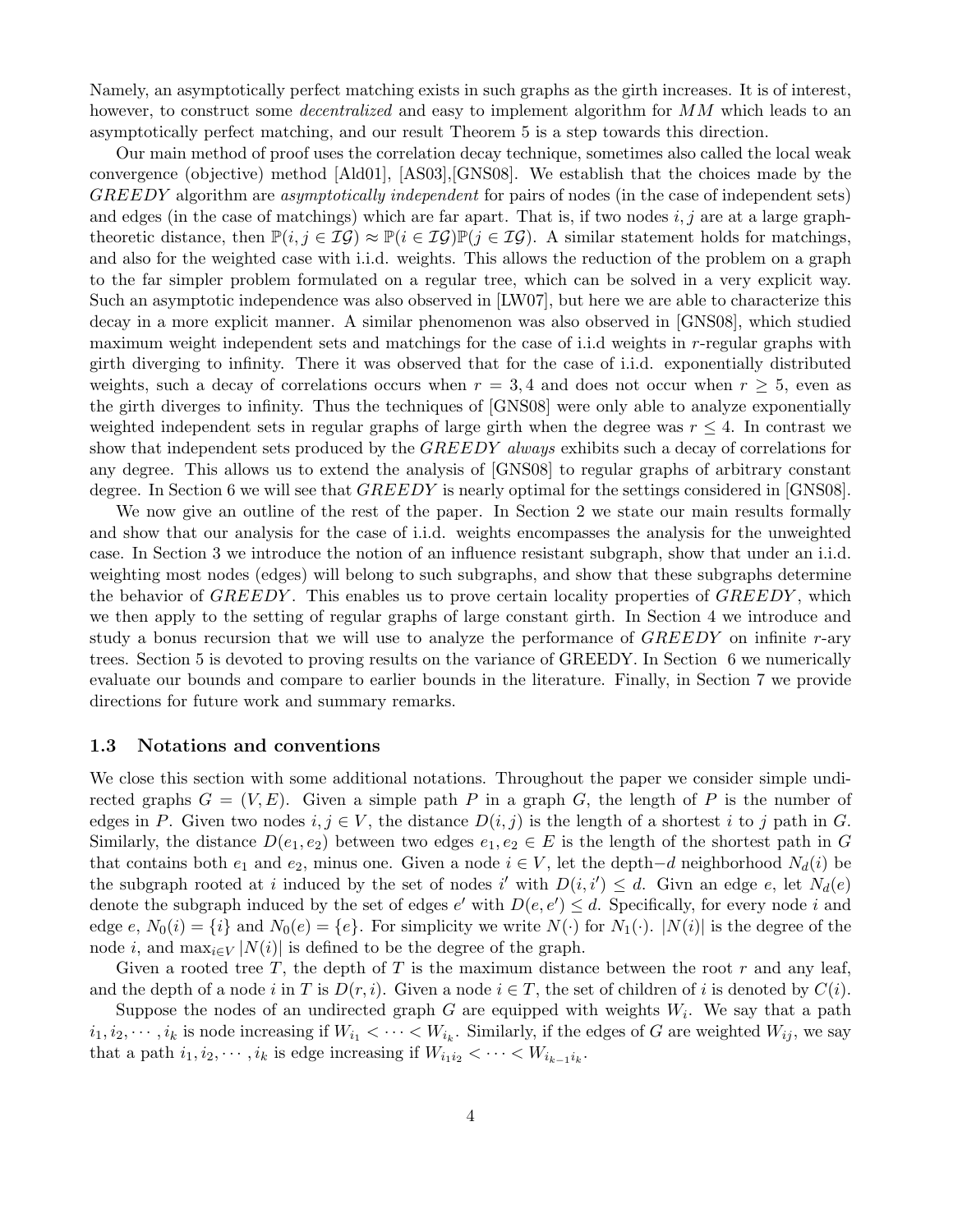Denote by  $T(r, d), d \geq 1$  a depth-d tree where all non-leaf nodes have r children, and all leaves are distance d from the root. Denote by  $T(r+1, r, d), d \geq 1$  the depth-d tree where the root has  $r+1$ children, all other non-leaf nodes have r children, and all leaves are distance d from the root. Note that if  $G \in G(g,r)$  for some  $g \geq 4$ , then for every node  $i \in V(G)$  and any  $d \leq \lfloor \frac{g-2}{2} \rfloor$ ,  $N_d(i)$  is (isomorphic to)  $T(r, r-1, d)$ . By convention,  $T(r, 0)$  and  $T(r+1, r, 0)$  both refer to a single node.

Throughout the paper we will only consider non-negative distribution functions, so the non-negativity qualification will be implicit. If X is a discrete r.v. taking values in  $\mathbb{Z}_+$ , the corresponding probability generating function (p.g.f.) is denoted by  $\phi_X(s) = \sum_{k=0}^{\infty} s^k \mathbb{P}(X = k)$ . If two r.v. X and Y are equal in distribution, we write  $X \stackrel{D}{=} Y$ . When X is distributed according to distribution F, we will also write (with some abuse of notation)  $X \stackrel{D}{=} F$ . The m-fold convolution of a random variable X is denoted by  $X^{(m)}$ . Let W be a continuous r.v. and let X be a r.v. taking non-negative integer values. Denote by  $W^{}$  the r.v.  $\max_{1 \leq i \leq X} W_i$  when  $X > 0$  and 0 when  $X = 0$ . Here  $W_i$  are i.i.d. copies of W. Given two events  $\mathcal{A}, \mathcal{B}$ , let  $\mathcal{A} \wedge \mathcal{B}$  and  $\mathcal{A} \vee \mathcal{B}$  denote, respectively, the conjunction and disjunction events. Also  $\mathcal{A}^c$  denotes the complement of the event A and  $I(\mathcal{A})$  denotes the indicator function for the event A.

### 2 Main results

#### 2.1 Weighted case

The following is our main result for the performance of the *GREEDY* algorithm for finding largest weighted independent sets. Both in the context of independent sets and matchings we assume that the weights (of the nodes and edges) are generated i.i.d. from a non-negative continuous distribution F.

**Theorem 1.** For every  $g \ge 4$  and  $r \ge 3$ , and every continuous non-negative r.v.  $W \stackrel{D}{=} F$  with density f and  $\mathbb{E}[W] < \infty$ ,

$$
\int_0^\infty x \Big( r - 1 - (r - 2)F(x) \Big)^{-\frac{r}{r-2}} f(x) dx - \mathbb{E}[W] \frac{r(r - 1)^{\lfloor \frac{g-2}{2} \rfloor}}{\left( \lfloor \frac{g-2}{2} \rfloor + 1 \right)!}
$$
\n
$$
\leq \inf_{G \in G(g,r)} \mathbb{E} \left[ \frac{W[\mathcal{IG}]}{|V|} \right] \leq \sup_{G \in G(g,r)} \mathbb{E} \left[ \frac{W[\mathcal{IG}]}{|V|} \right]
$$
\n
$$
\leq \int_0^\infty x \Big( r - 1 - (r - 2)F(x) \Big)^{-\frac{r}{r-2}} f(x) dx + \mathbb{E}[W] \frac{r(r - 1)^{\lfloor \frac{g-2}{2} \rfloor}}{\left( \lfloor \frac{g-2}{2} \rfloor + 1 \right)!}.
$$

As an immediate corollary, we obtain the following result.

**Corollary 1.** For every  $r \geq 3$  and every continuous non-negative r.v.  $W = F$  with density f and  $\mathbb{E}[W]<\infty$ ,

$$
\lim_{g \to \infty} \inf_{G \in G(g,r)} \mathbb{E}\left[\frac{W[\mathcal{IG}]}{|V|}\right] = \lim_{g \to \infty} \sup_{G \in G(g,r)} \mathbb{E}\left[\frac{W[\mathcal{IG}]}{|V|}\right]
$$
\n
$$
= \int_0^\infty x \left(r - 1 - (r - 2)F(x)\right)^{-\frac{r}{r-2}} f(x) dx. \tag{1}
$$

We now present the results for matchings.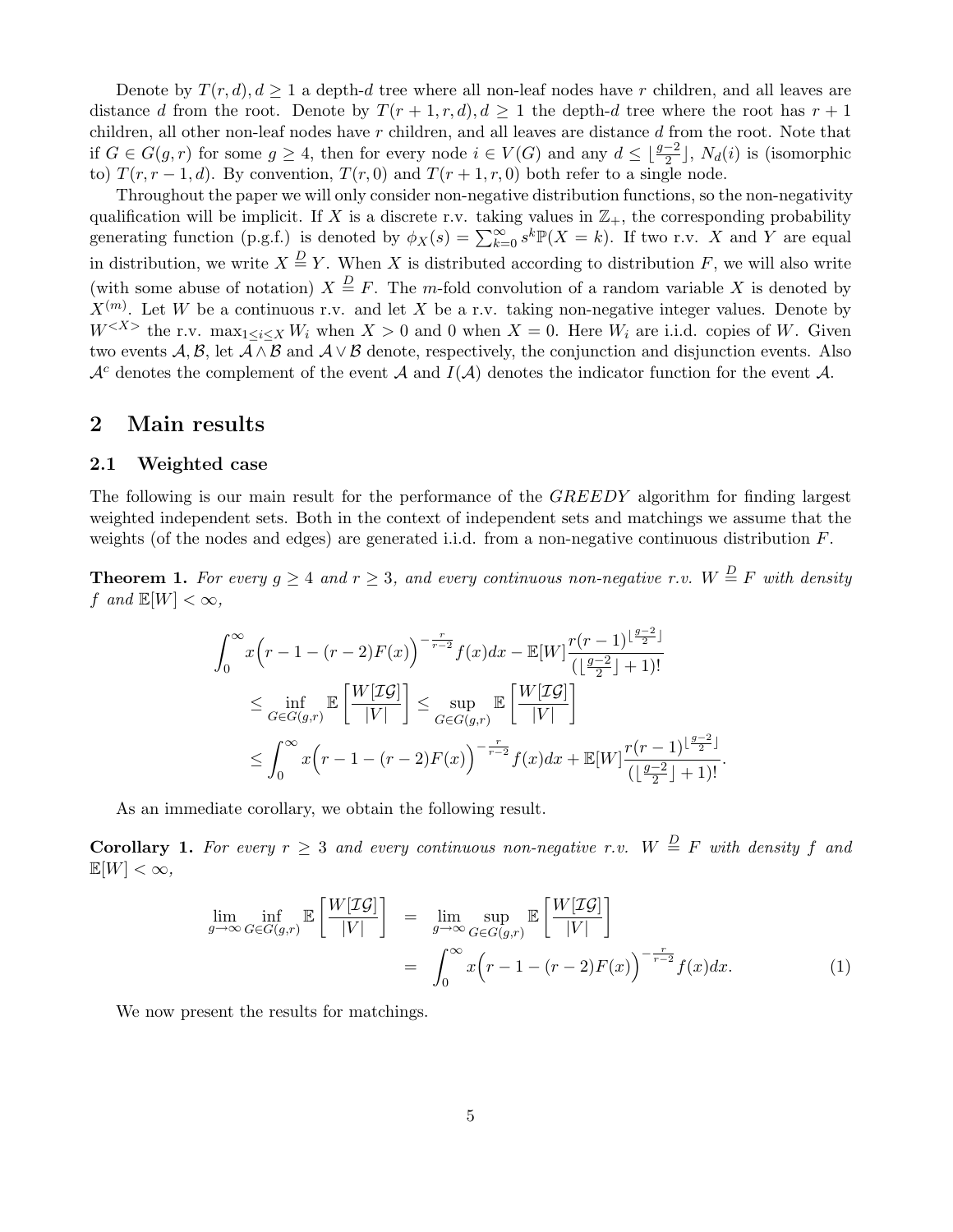**Theorem 2.** For every  $g \ge 4$  and  $r \ge 3$ , and every continuous non-negative r.v.  $W \stackrel{D}{=} F$  with density f and  $\mathbb{E}[W] < \infty$ ,

$$
\frac{r}{2} \int_0^\infty x \Big( r - 1 - (r - 2)F(x) \Big)^{-\frac{2(r-1)}{r-2}} f(x) dx - \mathbb{E}[W] \frac{r(r-1)^{\frac{2}{2}}}{\left(\frac{g-2}{2}\right)!}
$$
\n
$$
\leq \inf_{G \in G(g,r)} \mathbb{E}\left[\frac{W[\mathcal{M}\mathcal{G}]}{|V|}\right] \leq \sup_{G \in G(g,r)} \mathbb{E}\left[\frac{W[\mathcal{M}\mathcal{G}]}{|V|}\right]
$$
\n
$$
\leq \frac{r}{2} \int_0^\infty x \Big( r - 1 - (r - 2)F(x) \Big)^{-\frac{2(r-1)}{r-2}} f(x) dx + \mathbb{E}[W] \frac{r(r-1)^{\frac{2}{2}}}{\left(\frac{g-2}{2}\right)!}.
$$

An immediate implication is

**Corollary 2.** For every  $r \geq 3$  and every continuous non-negative r.v.  $W \stackrel{D}{=} F$  with density f and  $\mathbb{E}[W]<\infty,$ 

$$
\lim_{g \to \infty} \inf_{G \in G(g,r)} \mathbb{E}\left[\frac{W[\mathcal{M}\mathcal{G}]}{|V|}\right] = \lim_{g \to \infty} \sup_{G \in G(g,r)} \mathbb{E}\left[\frac{W[\mathcal{M}\mathcal{G}]}{|V|}\right]
$$
\n
$$
= \frac{r}{2} \int_0^\infty x \left(r - 1 - (r - 2)F(x)\right)^{-\frac{2(r-1)}{r-2}} f(x) dx. \tag{2}
$$

We now state our main results on bounding the variance of  $W[\mathcal{IG}]$  and  $W[\mathcal{MG}]$ .

**Theorem 3.** For every continuous non-negative r.v.  $W \stackrel{D}{=} F$  with  $\mathbb{E}[W^2] < \infty$ , and for every graph G with degree  $r \geq 3$ ,

$$
Var\left[\frac{W[\mathcal{IG}]}{|V|}\right] \le \frac{9\mathbb{E}[W^2]r^2e^{(r-1)^3}}{|V|}.
$$
\n
$$
(3)
$$

and

$$
Var\left[\frac{W[\mathcal{MG}]}{|E|}\right] \le \frac{33E[W^2]r^2e^{(r-1)^3}}{|E|}.
$$
\n
$$
(4)
$$

We stress that, unlike previous results, no assumption is made on the structure of the graph other than a bound on the maximum degree.

#### 2.2 Unweighted case

As we will show in the following subsections, Theorems 1 and 2 lead to the following bounds on the cardinality of independent sets and matchings produced by GREEDY in regular unweighted graphs.

**Theorem 4.** For every  $g \geq 4$  and  $r \geq 3$ ,

$$
\frac{1 - (r - 1)^{-\frac{2}{r-2}}}{2} - \frac{r(r - 1)^{\lfloor \frac{g-2}{2} \rfloor}}{\left(\lfloor \frac{g-2}{2} \rfloor + 1\right)!} \leq \inf_{G \in G(g,r)} \mathbb{E}\left[\frac{|\mathcal{IG}|}{|V|}\right] \leq \sup_{G \in G(g,r)} \mathbb{E}\left[\frac{|\mathcal{IG}|}{|V|}\right]
$$

$$
\leq \frac{1 - (r - 1)^{-\frac{2}{r-2}}}{2} + \frac{r(r - 1)^{\lfloor \frac{g-2}{2} \rfloor}}{\left(\lfloor \frac{g-2}{2} \rfloor + 1\right)!}.
$$
(5)

The following immediate corollary is an analogue of Corollary 1 for the unweighted case.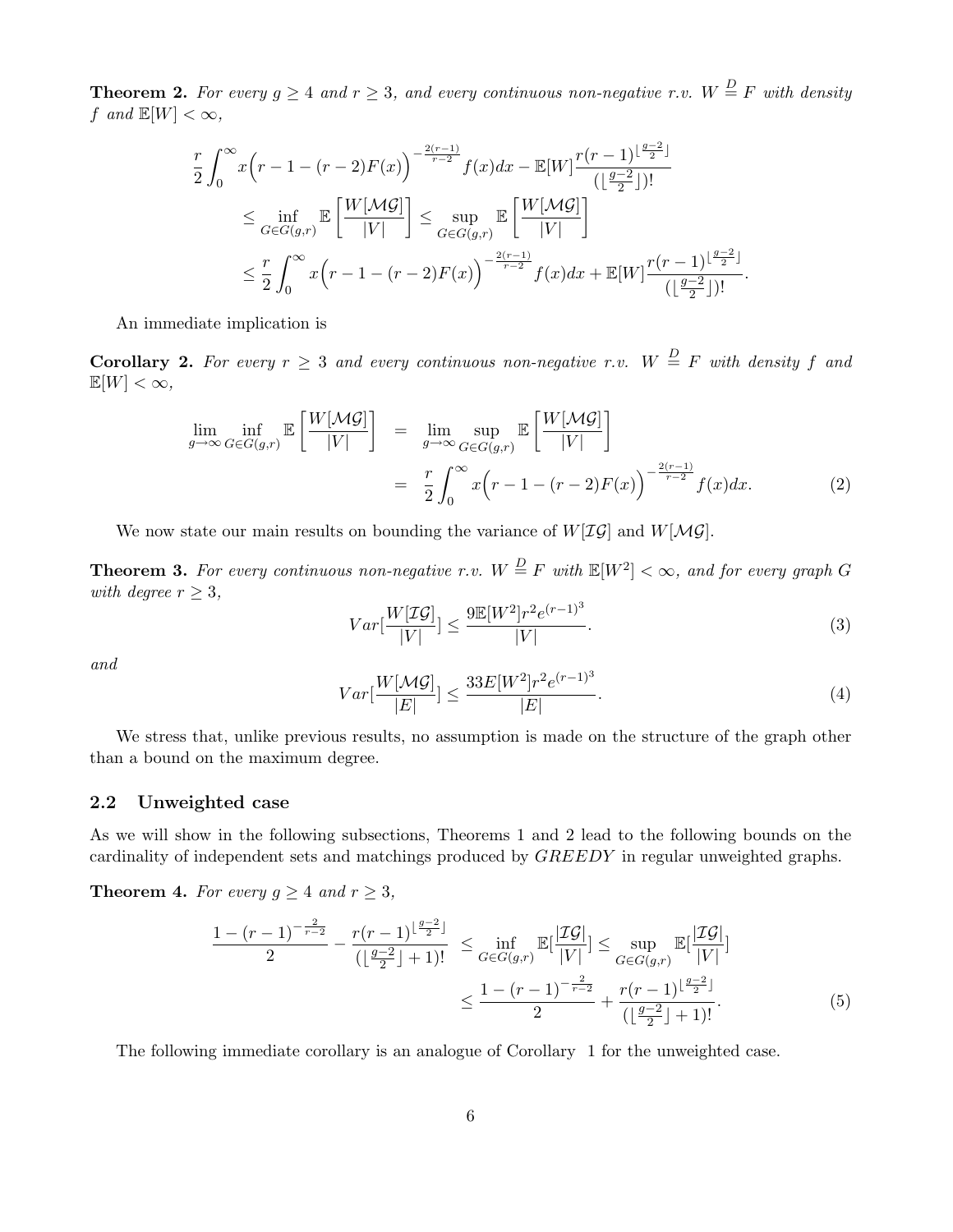Corollary 3. For every  $r \geq 3$ ,

$$
\lim_{g \to \infty} \inf_{G \in G(g,r)} \mathbb{E}\left[\frac{|\mathcal{IG}|}{|V|}\right] = \lim_{g \to \infty} \sup_{G \in G(g,r)} \mathbb{E}\left[\frac{|\mathcal{IG}|}{|V|}\right]
$$

$$
= \frac{1 - (r - 1)^{-\frac{2}{r - 2}}}{2}.
$$

A second corollary is the following lower bound on the size of a maximum independent set in an r-regular graph with girth  $\geq g$ .

**Corollary 4.** For every  $g \geq 4$  and  $r \geq 3$ ,

$$
\inf_{G \in G(g,r)} \frac{|\mathcal{I}|}{|V|} \ge \frac{1 - (r-1)^{-\frac{2}{r-2}}}{2} - \frac{r(r-1)^{\lfloor \frac{g-2}{2} \rfloor}}{\left(\lfloor \frac{g-2}{2} \rfloor + 1\right)!}.
$$
\n(6)

Our results for matchings are as follows.

**Theorem 5.** For every  $g \geq 4$  and  $r \geq 3$ ,

$$
\frac{1 - (r - 1)^{-\frac{r}{r - 2}}}{2} - \frac{r(r - 1)^{\lfloor \frac{g - 2}{2} \rfloor}}{\left(\lfloor \frac{g - 2}{2} \rfloor\right)!} \le \inf_{G \in G(g,r)} \mathbb{E}[\frac{|\mathcal{MG}|}{|V|}] \le \sup_{G \in G(g,r)} \mathbb{E}[\frac{|\mathcal{MG}|}{|V|}]
$$

$$
\le \frac{1 - (r - 1)^{-\frac{r}{r - 2}}}{2} + \frac{r(r - 1)^{\lfloor \frac{g - 2}{2} \rfloor}}{\left(\lfloor \frac{g - 2}{2} \rfloor\right)!}.
$$
(7)

Corollary 5. For every  $r \geq 3$ ,

$$
\lim_{g \to \infty} \inf_{G \in G(g,r)} \mathbb{E}\left[\frac{|\mathcal{MG}|}{|V|}\right] = \lim_{g \to \infty} \sup_{G \in G(g,r)} \mathbb{E}\left[\frac{|\mathcal{MG}|}{|V|}\right]
$$

$$
= \frac{1 - (r - 1)^{-\frac{r}{r - 2}}}{2}.
$$

As a result

$$
\lim_{r \to \infty} \lim_{g \to \infty} \inf_{G \in G(g,r)} \mathbb{E}\left[\frac{|\mathcal{MG}|}{|V|}\right] = \lim_{r \to \infty} \lim_{g \to \infty} \sup_{G \in G(g,r)} \mathbb{E}\left[\frac{|\mathcal{MG}|}{|V|}\right]
$$

$$
= \frac{1}{2}.
$$

Namely, GREEDY finds a nearly perfect matching when both the degree and girth are large. A second corollary is the following lower bound on the size of a maximum matching in an r-regular graph with girth  $\geq g$ .

Corollary 6. For every  $g \geq 4$  and  $r \geq 3$ ,

$$
\inf_{G \in G(g,r)} \frac{|\mathcal{M}|}{|V|} \ge \frac{1 - (r-1)^{-\frac{r}{r-2}}}{2} - \frac{r(r-1)^{\lfloor \frac{g-2}{2} \rfloor}}{\left(\lfloor \frac{g-2}{2} \rfloor\right)!}.
$$
\n(8)

Bounds on the variance of  $W[\mathcal{IG}], W[\mathcal{MG}]$  will result in the following bounds for the variance of  $|\mathcal{IG}|, |\mathcal{MG}|.$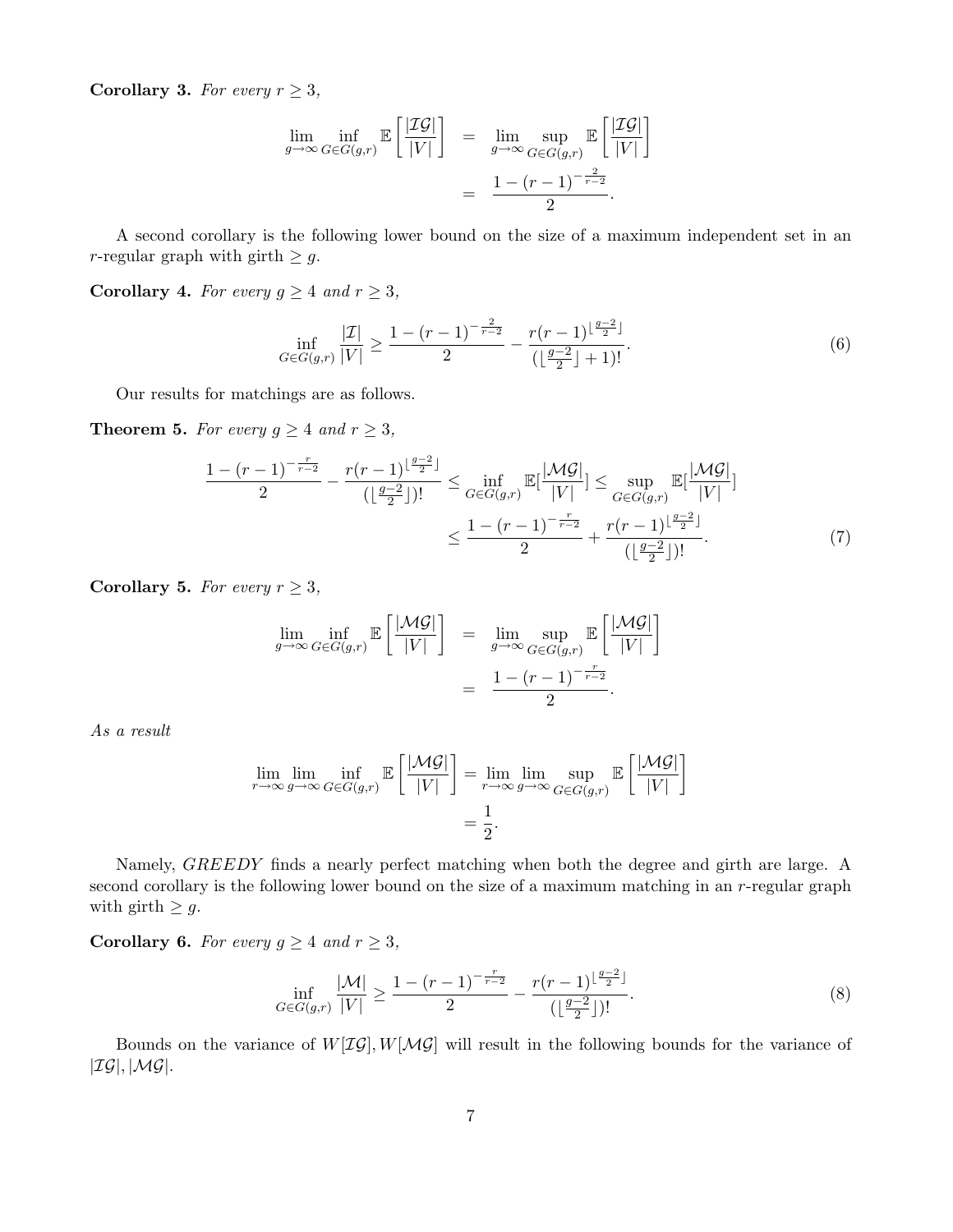**Theorem 6.** For every graph G with degree  $r \geq 3$ ,

$$
Var\left[\frac{|\mathcal{IG}|}{|V|}\right] \le \frac{9r^2e^{(r-1)^3}}{|V|}.\tag{9}
$$

and

$$
Var\left[\frac{|\mathcal{MG}|}{|E|}\right] \le \frac{33r^2e^{(r-1)^3}}{|E|}.\tag{10}
$$

g−2

#### 2.3 Converting the weighted case to the unweighted case

In this section, we prove that all of the results pertaining to  $GREEDY$ 's performance w.r.t. finding unweighted independent sets and matchings are implied by our analysis for the case of i.i.d. weights. This will allow us to focus only on the case of i.i.d. weights for the remainder of the paper.

**Lemma 1.** Theorem 1 implies Theorem 4 and Theorem 2 implies Theorem 5.

*Proof.* We first prove that Theorem 1 implies Theorem 4. Fix  $\epsilon > 0$ . Let F be a uniform distribution on  $[1 - \epsilon, 1 + \epsilon]$ . Applying Theorem 1 we have

$$
\int_{1-\epsilon}^{1+\epsilon} x((r-1)-(r-2)\frac{x-(1-\epsilon)}{2\epsilon})^{-\frac{r}{r-2}}\frac{1}{2\epsilon}dx - \frac{r(r-1)^{\lfloor \frac{g-2}{2} \rfloor}}{\left(\lfloor \frac{g-2}{2} \rfloor + 1\right)!}
$$
\n
$$
\leq \inf_{G \in G(g,r)} \mathbb{E}\left[\frac{W[\mathcal{IG}]}{|V|}\right] \leq \sup_{G \in G(g,r)} \mathbb{E}\left[\frac{W[\mathcal{IG}]}{|V|}\right]
$$
\n
$$
\leq \int_{1-\epsilon}^{1+\epsilon} x((r-1)-(r-2)\frac{x-(1-\epsilon)}{2\epsilon})^{-\frac{r}{r-2}}\frac{1}{2\epsilon}dx + \frac{r(r-1)^{\lfloor \frac{g-2}{2} \rfloor}}{\left(\lfloor \frac{g-2}{2} \rfloor + 1\right)!}.
$$

Note that  $(1 - \epsilon) \mathbb{E}[|\mathcal{IG}|] \leq \mathbb{E}[W[\mathcal{IG}]] \leq (1 + \epsilon) \mathbb{E}[|\mathcal{IG}|]$ , and for  $1 - \epsilon \leq x \leq 1 + \epsilon$  we have  $((r - 1) - \epsilon)$  $(r-2)\frac{x-(1-\epsilon)}{2\epsilon})^{-\frac{r}{r-2}}\frac{1}{2\epsilon}\geq 0.$  Thus

$$
(1 - \epsilon) \int_{1-\epsilon}^{1+\epsilon} ((r-1) - (r-2) \frac{x - (1-\epsilon)}{2\epsilon})^{-\frac{r}{r-2}} \frac{1}{2\epsilon} dx - \frac{r(r-1)^{\lfloor \frac{g-2}{2} \rfloor}}{\left(\lfloor \frac{g-2}{2} \rfloor + 1\right)!}
$$
  
\$\leq (1 + \epsilon) \inf\_{G \in G(g,r)} \mathbb{E}\left[\frac{|\mathcal{IG}|}{|V|}\right] \leq (1+\epsilon) \sup\_{G \in G(g,r)} \mathbb{E}\left[\frac{|\mathcal{IG}|}{|V|}\right] \$  
\$\leq \frac{(1+\epsilon)^2}{1-\epsilon} \int\_{1-\epsilon}^{1+\epsilon} ((r-1) - (r-2) \frac{x - (1-\epsilon)}{2\epsilon})^{-\frac{r}{r-2}} \frac{1}{2\epsilon} dx + \frac{1+\epsilon}{1-\epsilon} \frac{r(r-1)^{\lfloor \frac{g-2}{2} \rfloor}}{\left(\lfloor \frac{g-2}{2} \rfloor + 1\right)!}.

Letting  $u = \frac{x-(1-\epsilon)}{2\epsilon}$  $\frac{(1-\epsilon)}{2\epsilon}$ , we can apply integration by substitution to find that:

$$
(1 - \epsilon) \int_0^1 ((r - 1) - (r - 2)u)^{-\frac{r}{r - 2}} du - \frac{r(r - 1)^{\lfloor \frac{g - 2}{2} \rfloor}}{\left(\lfloor \frac{g - 2}{2} \rfloor + 1\right)!}
$$
  
\$\leq (1 + \epsilon) \inf\_{G \in G(g,r)} \mathbb{E}\left[\frac{|\mathcal{IG}|}{|V|}\right] \leq (1 + \epsilon) \sup\_{G \in G(g,r)} \mathbb{E}\left[\frac{|\mathcal{IG}|}{|V|}\right] \$  
\$\leq \frac{(1 + \epsilon)^2}{1 - \epsilon} \int\_0^1 ((r - 1) - (r - 2)u)^{-\frac{r}{r - 2}} du + \frac{1 + \epsilon r(r - 1)^{\lfloor \frac{g - 2}{2} \rfloor}}{1 - \epsilon}

Evaluating the integrals and letting  $\epsilon \to 0$  then demonstrates the desired result. The proof that Theorem 2 implies Theorem 4 follows identically, using the bounds for matchings instead of those for  $\Box$ independent sets.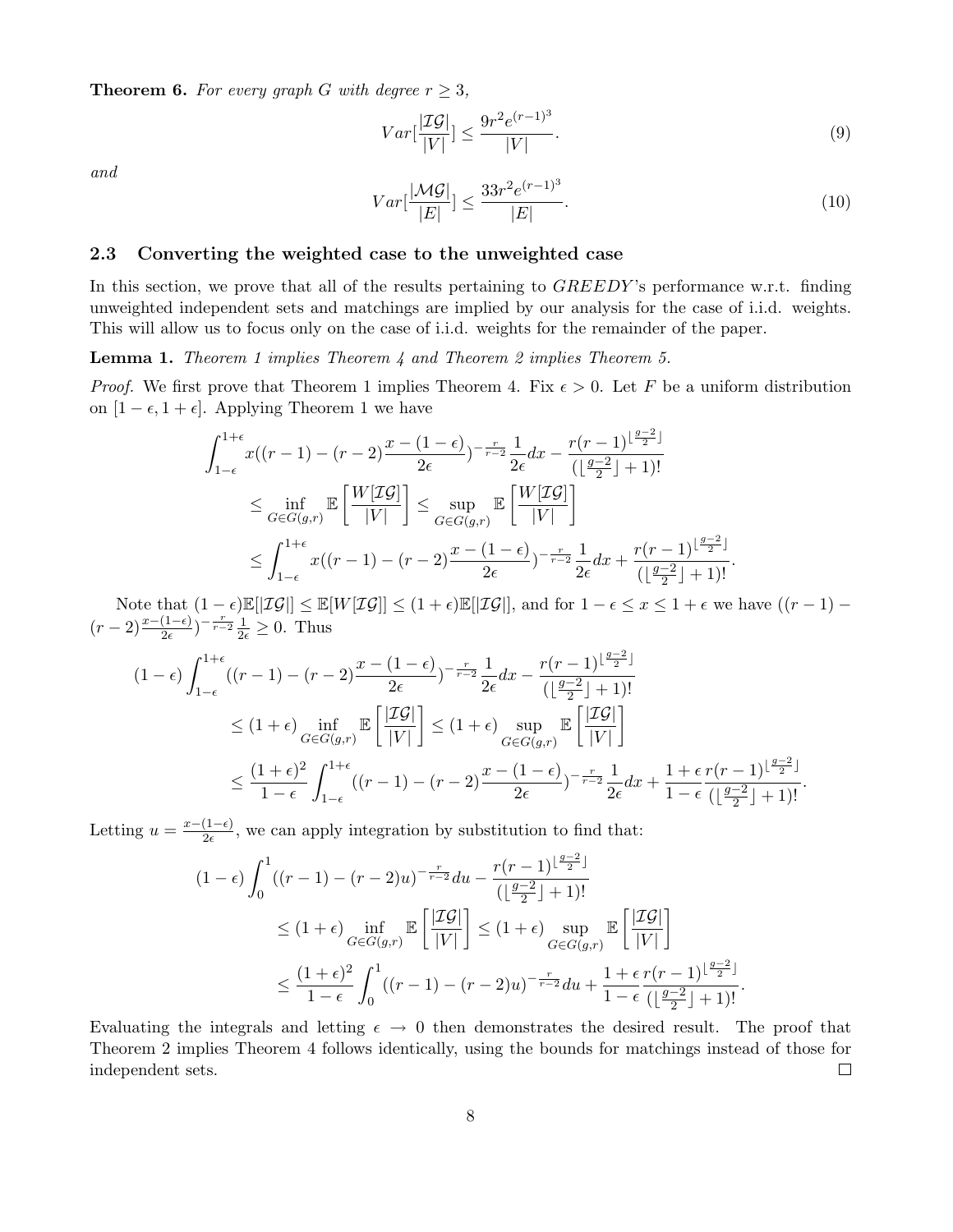Lemma 2. Theorem 3 implies Theorem 6.

*Proof.* We first prove that (3) implies (9). Let again F be a uniform distribution on  $[1 - \epsilon, 1 + \epsilon]$ . The following bounds are immediate

$$
(1 - \epsilon)^2 \mathbb{E}[(\frac{|\mathcal{IG}|}{|V|})^2] - (1 + \epsilon)^2 \mathbb{E}^2[\frac{|\mathcal{IG}|}{|V|}]
$$
  
\n
$$
\leq Var[\frac{W[\mathcal{IG}]}{|V|}]
$$
  
\n
$$
\leq (1 + \epsilon)^2 \mathbb{E}[(\frac{|\mathcal{IG}|}{|V|})^2] - (1 - \epsilon)^2 \mathbb{E}^2[\frac{|\mathcal{IG}|}{|V|}],
$$

which implies that

$$
|Var[\frac{|\mathcal{IG}|}{|V|}] - Var[\frac{W[\mathcal{IG}]}{|V|}]| \leq (2\epsilon + \epsilon^2)(\mathbb{E}[(\frac{|\mathcal{IG}_W|}{|V|})^2] + \mathbb{E}^2[\frac{|\mathcal{IG}|}{|V|}]).
$$

Thus since the second moment of F is  $1 + \frac{\epsilon^2}{3}$  $\frac{z^2}{3}$ , by the triangle inequality and Theorem 3 we find that for any graph  $G$  of maximum degree  $r$ ,

$$
Var\left[\frac{|\mathcal{IG}|}{|V|}\right] \le \frac{9(1+\frac{\epsilon^2}{3})r^2e^{(r-1)^3}}{|V|} + (2\epsilon+\epsilon^2)(\mathbb{E}[(\frac{|\mathcal{IG}|}{|V|})^2] + \mathbb{E}^2[\frac{|\mathcal{IG}|}{|V|}]).
$$

Observing that  $\frac{|\mathcal{IG}|}{|V|}$  $\frac{|\mathcal{L} \mathcal{G}|}{|V|} \leq 1$ , we see that (9) follows by letting  $\epsilon \to 0$ .

The proof of (10) from (4) is done similarly.

3 Influence resistant subgraphs

In this section we introduce the notion of an influence resistant subgraph, and give a useful characterization of these subgraphs. We then bound the probability that a node (edge) of a bounded degree graph G is contained in (an appropriately) small influence resistant subgraph under an i.i.d. weighting from any continuous distribution function. Throughout this section we consider a graph whose nodes and edges are equipped with non-negative distinct (non-random unless otherwise stated) weights  $W_i, i \in V$ and  $W_e, e \in E$ .

**Definition 1.** A subgraph H of G is called an influence resistant subgraph  $(i.r.s.)$  if for every node  $\text{(edge)}\ z \in H, W_z > \max_{y \in N(z) \backslash H} W_y.$ 

Here  $N(z) \setminus H$  means the set of nodes or edges (depending on the context) in  $N(z)$  which do not belong to H. We now show that for any set of nodes (edges) Z there exists a unique minimal i.r.s. H containing Z, and give a simple characterization of this subgraph.

**Lemma 3.** Given a set of nodes (edges) Z there exists a unique minimal i.r.s. H containing Z. Namely, for every other i.r.s.  $H'$  containing Z, H is a subgraph of  $H'$ . Moreover, H is characterized as the set of nodes (edges) z such that there exists a node (edge) increasing path  $z_1, \ldots, z_k$  with  $z_1 \in Z$  and  $z_k = z$ .

We denote this unique minimal i.r.s. by  $IR_G(Z)$ , or  $IR(Z)$  when the underlying graph G is unambiguous.

 $\Box$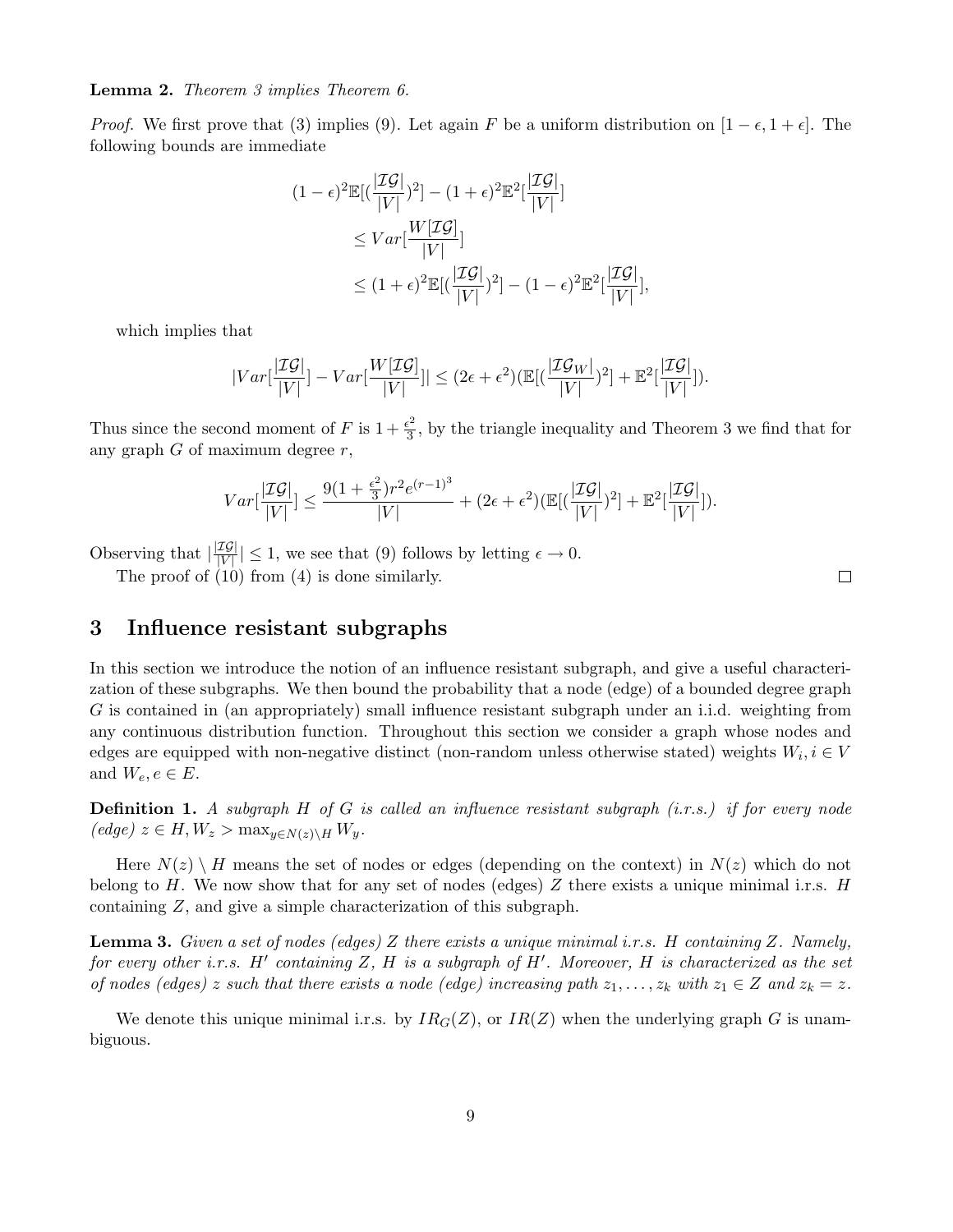*Proof.* We first show that  $IR_G(Z)$  is contained in every i.r.s. T containing Z. Suppose, for the purposes of contradiction, there exists an increasing path  $z_1, z_2, \ldots, z_k$  such that  $z_1 \in Z, z_k \notin T$ . Let  $l < k$  be the largest index such that  $z_l \in T$ . Then  $z_{l+1} \in N(z_l) \setminus T$ , but  $W_{z_{l+1}} > W_{z_l}$ , which is a contradiction to the fact that  $T$  is an i.r.s.

We now show that  $IR(Z)$  is itself an i.r.s. containing Z. By definition  $Z \subset IR(Z)$ . Now let  $z \in IR(Z)$  be arbitrary and let  $z' \in N(z) \setminus IR(Z)$  be arbitrary as well. If  $W_{z'} > W_z$ , then since there exists an increasing path from  $Z$  to  $z$ , by appending  $z'$  to this path we obtain an increasing path from Z to z' and thus  $z' \in IR(Z)$ , which is a contradiction. Since the weights are distinct, we conclude  $W_{z'} < W_z$ , and the proof is complete.  $\Box$ 

We now show that the existence of a 'small' i.r.s. for  $N(v)(N(e))$  is independent of  $W_v(W_e)$  under an i.i.d. weighting.

**Lemma 4.** Given an arbitrary node (edge) z,  $IR(N(z)) \subset N_d(z)$  holds iff there does not exist a node (edge) increasing path between some node (edge)  $z' \in N(z)$  and  $z'' \in N_{d+1}(z) \setminus N_d(z)$  which is contained entirely in  $G \setminus z$ . As a result, if the node (edge) weights of G are generated i.i.d. from a continuous distribution F, then the event  $IR(N(z)) \subset N_d(z)$  is (stochastically) independent from  $W_z$ .

*Proof.* If there exists an increasing path  $z_1, \ldots, z_k$  between  $N(z)$  and  $N_{d+1}(z) \setminus N_d(z)$ , then the last element  $z_k \in N_{d+1}(z) \setminus N_d(z)$  must belong to  $IR(N(z))$  and thus  $IR(N(z)) \subset N_d(z)$  cannot hold. Now suppose no increasing path exists between  $N(z)$  and  $N_{d+1}(z) \setminus N_d(z)$  inside  $G \setminus z$ . Then no increasing path can exist between  $N(z)$  and  $N_{d+1}(z) \setminus N_d(z)$  inside G either, since in any such path we can find a subpath which does not use z. This completes the proof of the first part of the lemma. The second line is an immediate implication since the random weights are distinct with probability one.  $\Box$ 

The usefulness of the i.r.s. comes from the following lemma, which informally states that the decisions taken by  $GREEDY$  inside an i.r.s. H are not affected by the complement of H in  $G$ .

**Lemma 5.** Suppose H is an i.r.s. of G. Then  $IG(G) \cap V(H) = IG(H)$  ( $MG(G) \cap E(H) = MG(H)$ ), where the weights of  $H$  are induced from  $G$ .

*Proof.* Let  $z_1, z_2, \ldots, z_m$  be the nodes (edges) of H ordered in decreasing order by their weight. We show by induction in  $k = 1, 2, ..., m$  that  $z_k \in \mathcal{IG}(G)(z_k \in \mathcal{MG}(G))$  iff  $z_k \in \mathcal{IG}(H)(z_k \in \mathcal{MG}(H))$ . For the base case  $k = 1$  observe that  $z_1$  is the heaviest element of H. Since H is an i.r.s. then also  $z_1$ cannot have a heavier neighbor in  $G \setminus H$ . Thus GREEDY will select it both for G and H.

We now prove the induction step and assume the assertion holds for all  $k' \leq k-1 < m$ . Suppose  $z_k$  was not accepted by GREEDY when it was operating on G. This means that GREEDY accepted some neighbor of  $z_k$  which was heavier than  $z_k$  and, as a result, deleted  $z_k$ . Since H is an i.r.s. this neighbor must be in H, namely it is  $z_{k'}$  for some  $k' < k$ . By the inductive assumption GREEDY selected  $z_{k'}$  when it was operating on H as well. Then all neighbors of  $z'_{k}$  in H are deleted including  $z_{k}$ , and thus  $z_k$  cannot be accepted by  $GREEDY$  when operating on H. Similarly, suppose  $GREEDY$  did not select  $z_k$  when it was operating on H. Namely,  $GREEDY$  accepted some neighbor  $z_{k'}$  of  $z_k$  with  $k' < k$ . By the inductive assumption the same holds for GREEDY operating on G:  $z_{k'}$  was accepted and all neighbors, including  $z_k$  were deleted. This completes the proof of the induction step.  $\Box$ 

We now bound the probability that  $IR(N(z))$  is contained in  $N_d(z)$  when z is a node (edge) in a bounded degree graph G and the weights are random.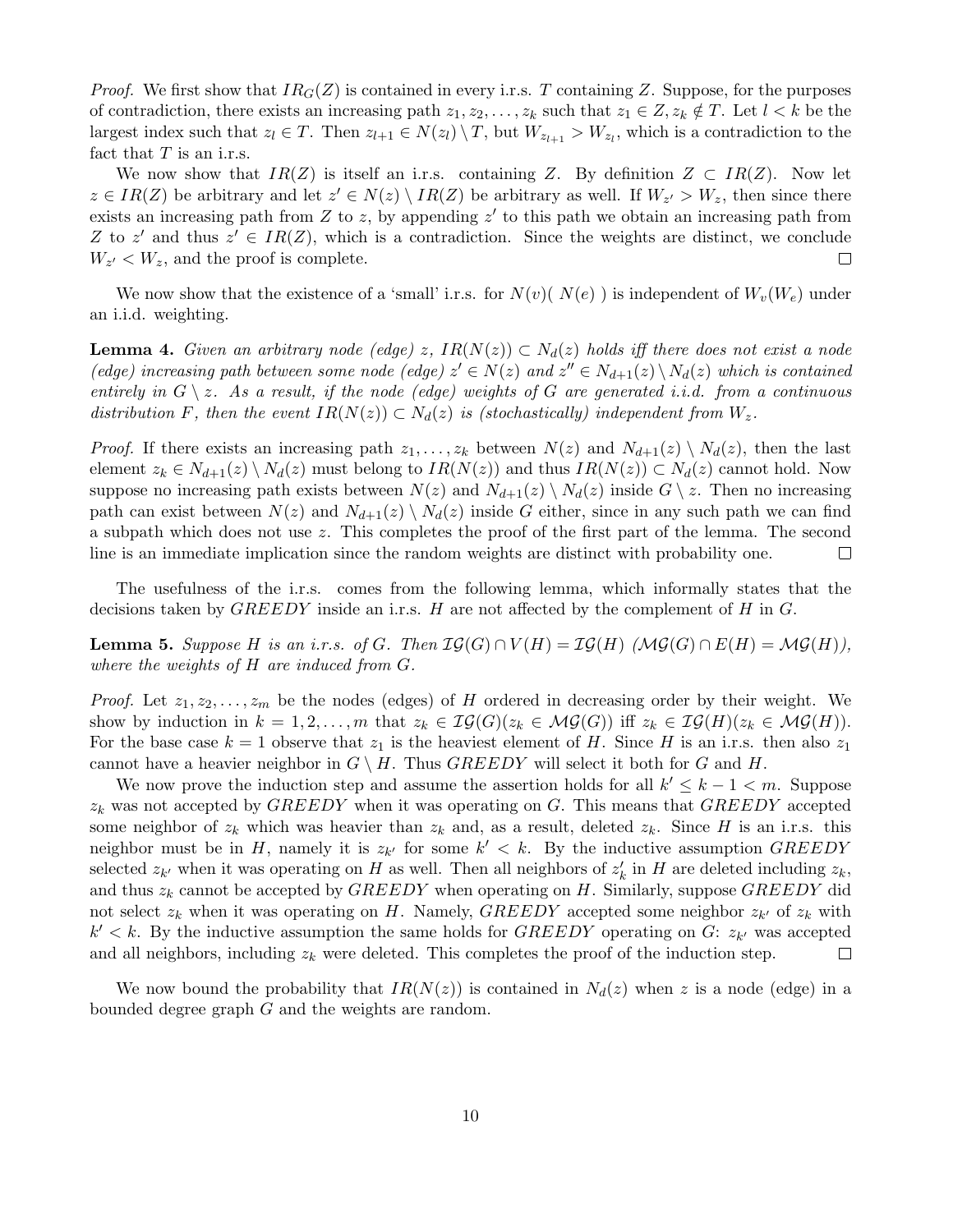**Lemma 6.** Let G be any graph of maximum degree  $r \geq 3$ , and suppose that the nodes and edges of G are equipped with i.i.d. weights from a continuous distribution F. Then for any node (edge)  $i(e)$  and any  $d \geq 0$ ,

$$
\mathbb{P}(IR(N(i)) \subset N_d(i)) \ge 1 - \frac{r(r-1)^d}{(d+1)!},
$$
  

$$
\mathbb{P}(IR(N(e)) \subset N_d(e)) \ge 1 - \frac{2(r-1)^{d+1}}{(d+1)!},
$$

where the first (second) inequality is understood in the context of node (edge) weights.

*Proof.* Any path of (edge) length k equipped with i.i.d. node (edge) weights generated using a continuous distribution is a node (edge) increasing path with probability equal to  $1/(k+1)!$  ( $1/k!$ ). For every node  $z \in G$  there exist at most  $r(r-1)^d$  distinct length–d paths in  $G \setminus z$  that originate on some node in  $N(z) \setminus z$  and use exactly one node from  $N(z)$ . For every edge  $z \in G$ , there exist at most  $2(r-1)^{d+1}$  distinct length–(d + 1) paths in  $G \setminus z$  that originate on some edge in  $N(z) \setminus z$  and use exactly one edge from  $N(z)$ . Observe that every node increasing path originating in  $N(z) \setminus z$  and terminating in  $N_{d+1}(z)\backslash N_d(z)$  must contain a length–d node increasing subpath originating in  $N(z)\backslash z$ which uses exactly one node of  $N(z)$ . We then obtain the result by applying a simple union bound and Lemma 4.  $\Box$ 

We now state and prove the main result of this section.

**Theorem 7.** Let  $G \in G(g,r)$  for some  $g \geq 4$ , and  $d \geq \lfloor \frac{g-2}{2} \rfloor$  be arbitrary. Let  $T = T(r, r-1, d)$ have root 0. Suppose the nodes and edges of  $G$  and  $T$  are equipped with i.i.d. weights from a continuous distribution F. Then for every node  $i \in V(G)$ , edge  $e \in E(G)$ , and every child j of 0 in T

$$
\left|\mathbb{E}[W_iI(i \in \mathcal{IG}(G))] - \mathbb{E}[W_0I(0 \in \mathcal{IG}(T))] \right| \leq \mathbb{E}[W] \frac{r(r-1)^{\lfloor \frac{g-2}{2} \rfloor}}{\left(\lfloor \frac{g-2}{2} \rfloor + 1\right)!}
$$
\n(11)

and

$$
\left|\mathbb{E}[W_e I(e \in \mathcal{MG}(G))] - \mathbb{E}[W_{0j} I((0,j) \in \mathcal{MG}(T))] \right| \leq \mathbb{E}[W] \frac{2(r-1)^{\lfloor \frac{g-2}{2} \rfloor}}{\left(\lfloor \frac{g-2}{2} \rfloor\right)!},\tag{12}
$$

where  $W \stackrel{d}{=} F$ . Also the limits

$$
\lim_{d \to \infty} \mathbb{P}(0 \in \mathcal{IG}(T)), \quad \lim_{d \to \infty} \mathbb{P}((0, j) \in \mathcal{MG}(T)) \tag{13}
$$

exist.

**Remark :** It is important to note that the bounds of this theorem hold for *any* value of  $d \geq \lfloor \frac{g-2}{2} \rfloor$ . It is this property which will ultimately lead to the existence of limits (13), as we will see shortly in the proof. Later on the existence of these limits will lead to a simple expression for the limiting value of  $\mathbb{E}[W_iI(i \in \mathcal{IG}(T))]$  and  $\mathbb{E}[W_eI(e \in \mathcal{MG}(T))].$ 

*Proof.* Denote  $IR(N(i))$  with respect to G by  $H(i)$  and  $IR(N(0))$  with respect to T by  $H(0)$  for simplicity. Let  $d_0 \triangleq \lfloor \frac{g-2}{2} \rfloor$  $\left[\frac{-2}{2}\right] \leq d$ . Then  $N_{d_0}(i)$  is a  $T(r, r-1, d_0)$  tree. We can construct a coupling in which  $T = T(r, r - 1, d)$  is the natural extension of this tree with additional node weights generated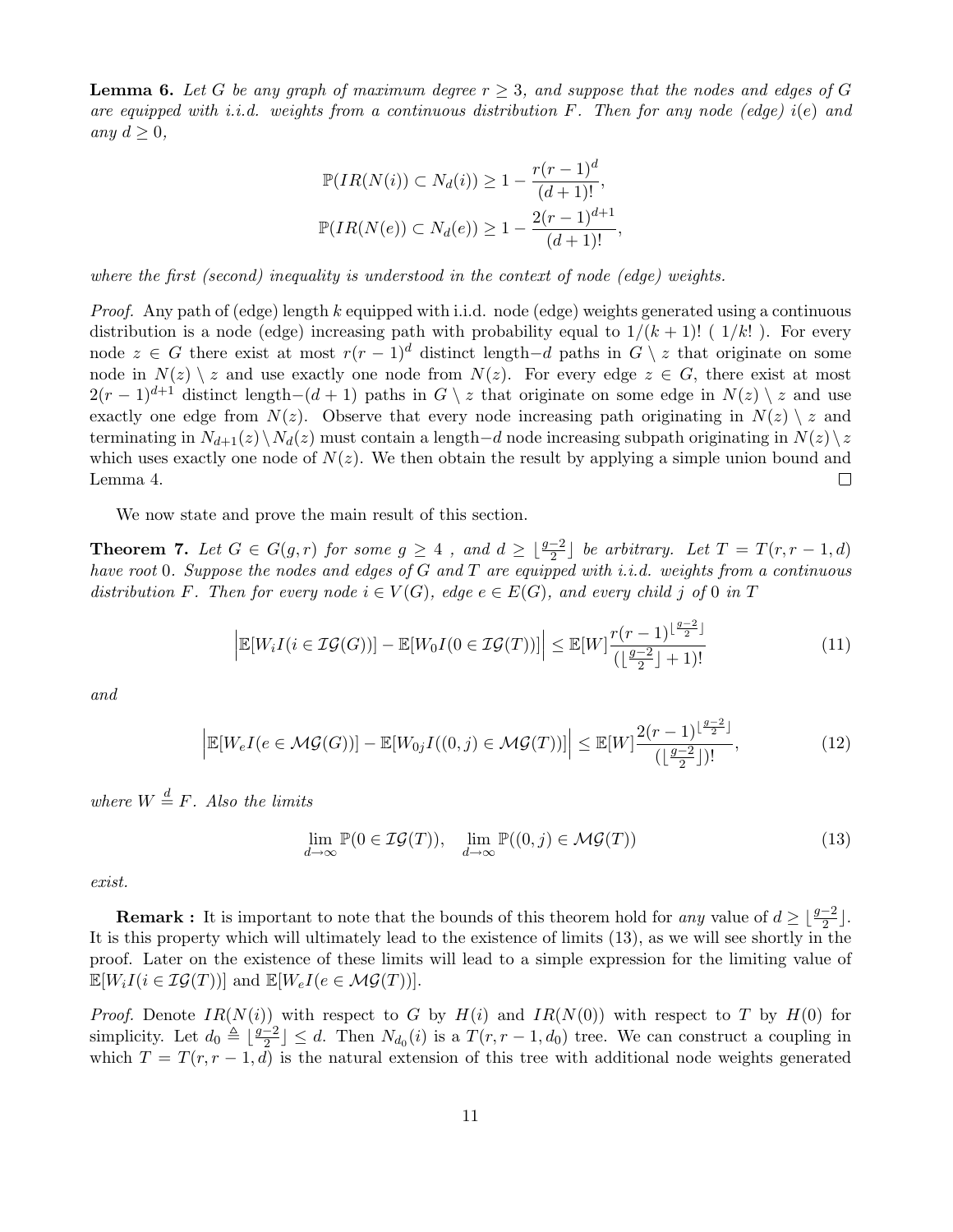independently from the node weights of  $G$ . In this setting the node i takes the role of the root 0 of  $T$ . We have

$$
W_iI(i \in \mathcal{IG}(G)) = W_iI(i \in \mathcal{IG}(G), H(i) \subset N_{d_0}(i)) + W_iI(i \in \mathcal{IG}(G), H(i) \not\subset N_{d_0}(i))
$$
  
= 
$$
W_0I(0 \in \mathcal{IG}(T), H(0) \subset N_{d_0}(0)) + W_iI(i \in \mathcal{IG}(G), H(i) \not\subset N_{d_0}(i)),
$$

since by Lemma 5,  $i \in \mathcal{IG}(G), H(i) \subset N_{d_0}(i)$  implies that

$$
i \in \mathcal{IG}(H(i)) \subseteq \mathcal{IG}(N_{d_0}(i)) = \mathcal{IG}(T(r, r-1, d_0)).
$$
\n(14)

This sum is upper bounded by

$$
\leq W_0I(0 \in \mathcal{IG}(T)) + W_iI(H(i) \not\subset N_{d_0}(i)).
$$

It follows that

$$
\mathbb{E}[W_i I(i \in \mathcal{IG}(G)) - W_0 I(0 \in \mathcal{IG}(T))] \leq \mathbb{E}[W_i I(H(i) \not\subset N_{d_0}(i))]
$$
  
= 
$$
\mathbb{E}[W]\mathbb{P}(H(i) \not\subset N_{d_0}(i))
$$
  

$$
\leq \mathbb{E}[W]\frac{r(r-1)^{d_0}}{(d_0+1)!},
$$

where the equality follows from the second part of Lemma 4 and the last inequality follows from Lemma 6. We complete the proof of the bound (11) by establishing a similar bound with the roles of  $W_iI(i \in \mathcal{IG}(G))$  and  $W_0I(0 \in \mathcal{IG}(T))$  reversed.

We now establish the last part of the theorem, namely the existence of limits (13). Consider any  $d' > d$ . Let  $T' = T(r, r - 1, d')$  be a natural extension of the tree T with the same root 0. Namely, the additional nodes of  $T'$  are weighted i.i.d. using  $F$ , independently from the weights of the nodes already in T. Let H' denote  $IR(N(0))$  with respect to T'. We have

$$
I(0 \in \mathcal{IG}(T)) = I(0 \in \mathcal{IG}(T), H' \subset T) + I(0 \in \mathcal{IG}(T), H' \not\subset T)
$$
  
=  $I(0 \in \mathcal{IG}(T'), H' \subset T) + I(0 \in \mathcal{IG}(T), H' \not\subset T)$   
 $\leq I(0 \in \mathcal{IG}(T')) + I(H' \not\subset T).$ 

This implies that

$$
\mathbb{P}(0 \in \mathcal{IG}(T)) - \mathbb{P}(0 \in \mathcal{IG}(T')) \le \mathbb{P}(H' \not\subset T)
$$
  

$$
\le r(r-1)^d/(d+1)!,
$$

where the last inequality follows from Lemma 6. By reversing the roles of  $T$  and  $T'$  we obtain

$$
\mathbb{P}(0 \in \mathcal{IG}(T')) - \mathbb{P}(0 \in \mathcal{IG}(T)) \le r(r-1)^d/(d+1)!.
$$

We conclude that the sequence  $\mathbb{P}(0 \in \mathcal{IG}(T(r,r-1,d)))$ ,  $d \geq 1$  is Cauchy and therefore has a limit. This concludes the proof for the case of independent sets. The proof for the case of matchings is obtained similarly and is omitted.  $\Box$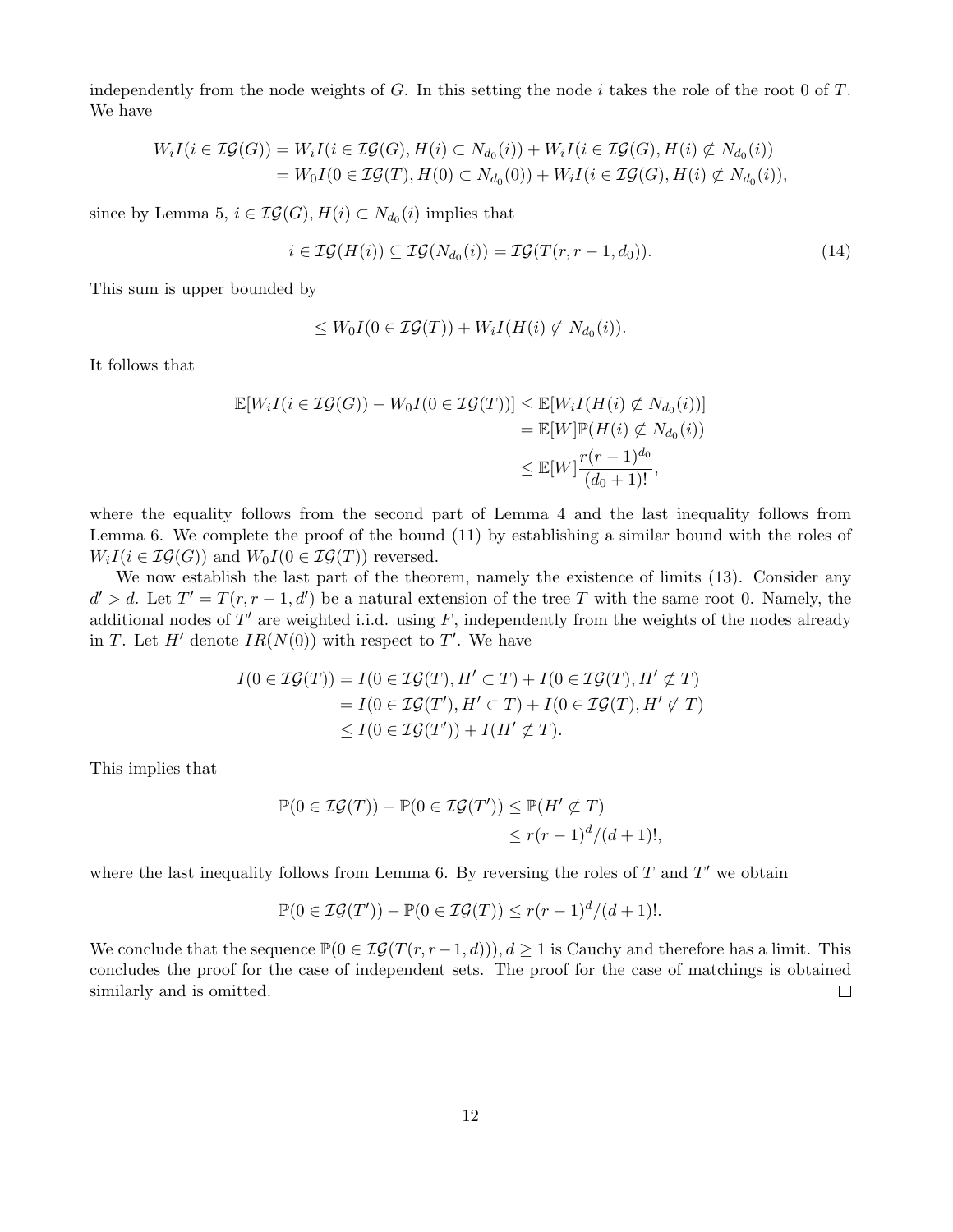# 4 Bonus, bonus recursion and proofs of the main results

#### 4.1 Bonus and bonus recursion

In this subsection, we introduce the notion of a bonus for independent sets and matchings on trees. Consider a tree T with root 0, whose nodes (edges) are equipped with distinct positive weights  $W_i, i \in$  $T(W_{i,j}, (i,j) \in T).$ 

**Definition 2.** For every node  $i \in T$  let

$$
S(i) = \begin{cases} W_i & \text{if } i \text{ is a leaf;} \\ W_i I(W_i > \max_{j \in C(i)} S(j)) & \text{otherwise;} \end{cases}
$$
\n
$$
MS(i) = \begin{cases} 0 & \text{if } i \text{ is a leaf;} \\ \max_{j \in C(i)} (W_{ij} \ I(W_{ij} > MS(j))) & \text{otherwise;} \end{cases}
$$

The quantities  $S(i)$ ,  $MS(i)$  are called the bonus of i in the rooted tree T and will be used for the analysis of independent sets and matchings respectively. Let  $T_i$  be the subtree of T rooted at i. Note that the bonus of i depends only on the subtree  $T_i$ . To avoid ambiguity, for a subtree H of T rooted at i we let  $MS_H(i)$  denote the bonus of i computed w.r.t. the subtree H. We now prove that  $S(i)(MS(i))$ determines whether the root 0 belongs to  $\mathcal{IG}(T)(\mathcal{MG}(T))$ .

**Proposition 1.** Given a weighted rooted tree  $T$  with distinct positive weights on the nodes and edges, for every node i and edge  $(i, j)$ ,

- 1. [Independent sets].  $S(i) = W_i I(i \in \mathcal{IG}(T_i))$ . Specifically, for the root 0 we obtain  $S(0) = W_0 I(0 \in$  $\mathcal{IG}(T)$ ).
- 2. [Matchings].  $MS(i) = \max_{j \in C(i)} W_{ij}I((i, j) \in \mathcal{MG}(T_i))$ . Specifically, for the root 0 we obtain  $MS(0) = \max_{i \in C(0)} W_{0i} I((0, j) \in \mathcal{MG}(T)).$
- 3. [Matchings]. For every  $j \in C(i)$ ,  $(i, j) \in \mathcal{MG}(T_i)$  iff  $W_{ij} > \max(MS(j), MS_H(i))$ , where H is the subgraph of  $T_i$  obtained by deleting  $(i, j) \cup T_j$ .

*Proof.* Let d be the depth of T. We first prove part 1. The proof proceeds by induction on the depth of a node, starting from nodes at depth d. Thus for the base case, suppose i belongs to level d of  $T$ , and, as a result, it is a leaf. Then  $S(i) = W_i$ . On the other hand,  $T_i = \{i\}$  and  $I(i \in \mathcal{IG}(T_i)) = 1$ , and the claim follows.

For the induction part assume that the hypothesis is true for all nodes at depth  $\geq k+1$  for  $k \leq d-1$ . Let i be some node at depth k. Observe that GREEDY selects node i for inclusion in  $\mathcal{IG}(T_i)$  iff i is not adjacent to any nodes in  $T_i$  that are selected by  $GREEDY$  prior to node i being examined by GREEDY. The set of nodes in  $T_i$  examined by GREEDY before i are those nodes j such that  $W_j > W_i$ . Thus the event  $i \in \mathcal{IG}(T_i)$  occurs iff for all  $j \in C(i)$  s.t.  $W_j > W_i$ , we have  $j \notin \mathcal{IG}(T_i)$ . We claim that for each such j,  $j \notin \mathcal{IG}(T_i)$  iff  $j \notin \mathcal{IG}(T_i)$ . Indeed, the event  $j \notin \mathcal{IG}(T_i)$  is determined by a subgraph H of  $T_i$  induced by nodes with weights at least  $W_j$ . Therefore this subgraph does not include i if  $W_j > W_i$ . It follows that  $H \cap T_j$  is disconnected from the rest of H and then the claim follows.

We conclude that  $i \in \mathcal{IG}(T_i)$  iff for each  $j \in C(i)$  either  $W_i > W_j$ , or  $j \notin \mathcal{IG}(T_j)$ . Combining,  $i \in$  $\mathcal{IG}(T_i)$  iff  $W_i > \max_{j \in C(i)} W_j I(j \in \mathcal{IG}(T_j))$ , but by the inductive hypothesis,  $W_j I(j \in \mathcal{IG}(T_j)) = S(j)$ . Therefore,  $i \in \mathcal{IG}(T_i)$  iff  $W_i > \max_{i \in C(i)} S(j)$  and the inductive assertion follows.

We now prove part 2. The proof is again by induction on the depth of a node. Base case:  $i$  is at lowest depth d and thus a leaf. In this case,  $C(i) = \emptyset$ , and thus  $\max_{j \in C(i)} W_{ij}I(W_{ij} \in \mathcal{MG}(T_j)) = MS(i) = 0$ .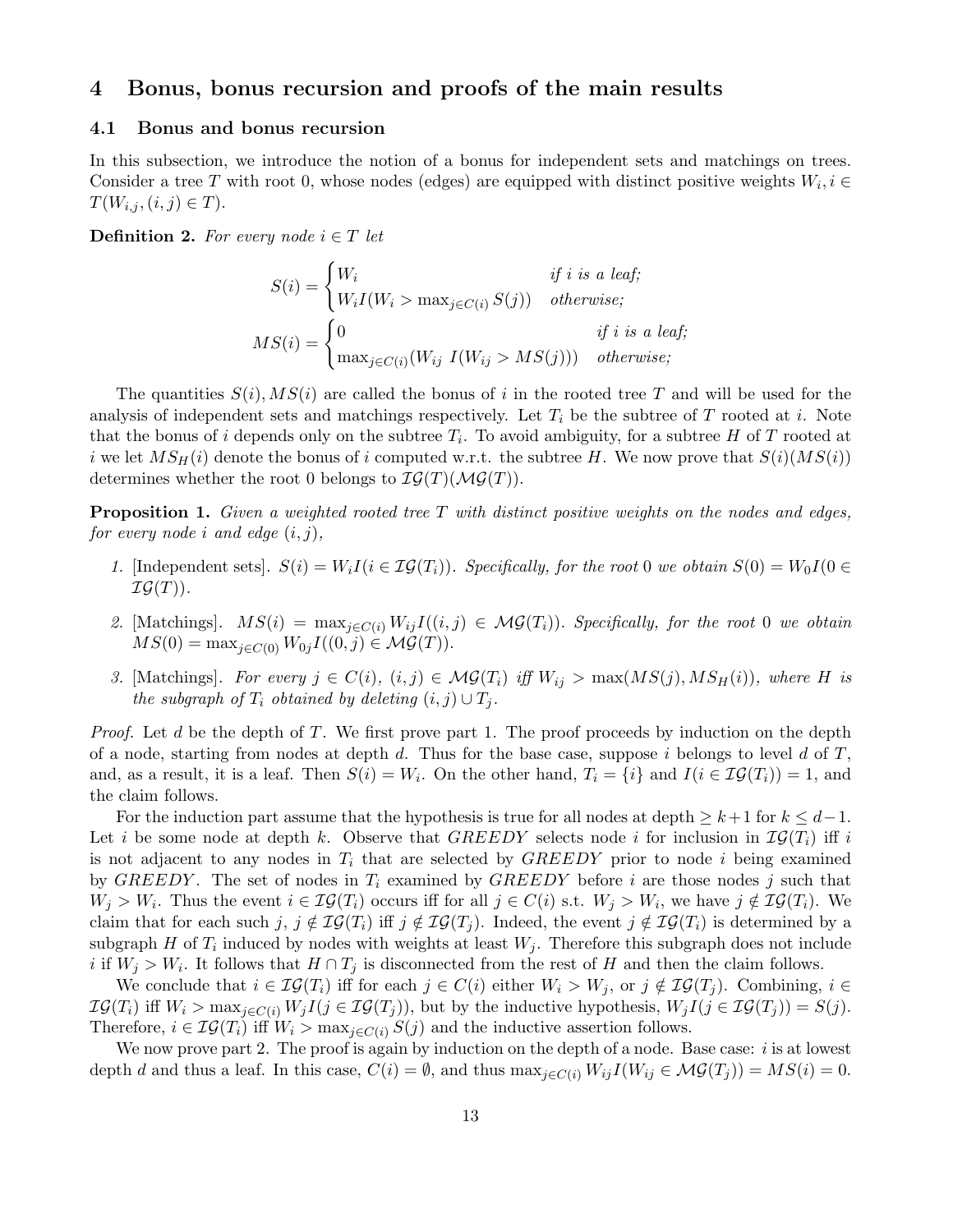For the induction step assume that the induction hypothesis is true for all nodes at depth  $\geq k+1, k \leq 1$  $d-1$ . Let i be some node at depth k. If i is a leaf we use the same argument as for the base case. Thus assume i is not a leaf. Suppose  $(i, j_1) \in \mathcal{MG}(T_i)$ . We claim that then  $W_{ij_1} > MS(j_1)$ . Indeed, observe that GREEDY selects  $(i, j_1)$  for inclusion in  $\mathcal{MG}(T_i)$  iff  $(i, j_1)$  is not itself adjacent to any edges in  $T_i$  that are selected by GREEDY prior to  $(i, j_1)$  being examined by GREEDY. Thus the event  $(i, j_1) \in \mathcal{MG}(T_i)$  implies that for all  $l \in C(j_1)$  s.t.  $W_{j_1,l} > W_{ij_1}$ , we have  $(j_1, l) \notin \mathcal{MG}(T_i)$ . Repeating the argument used for the case of independent sets, we claim that the event  $(j_1, l) \notin \mathcal{MG}(T_i)$  occurs iff the event  $(j_1, l) \notin \mathcal{MG}(T_{j_1})$  occurs. Therefore, the event  $(i, j_1) \in \mathcal{MG}(T_i)$  implies that for each  $l \in C(j_1)$ either  $W_{ij_1} > W_{j_1,l}$  or  $(j_1, l) \notin \mathcal{MG}(T_{j_1})$ , namely the event  $W_{ij_1} > \max_{l \in C(j_1)} W_{j_1,l} I((j_1, l) \in \mathcal{MG}(T_{j_1}))$ occurs, which by induction hypothesis is equivalent to the event  $W_{ij_1} > MS(j_1)$ , as claimed.

We now complete the proof of the induction step. First assume that  $W_{ij} < MS(j)$  for all  $j \in C(i)$ . Then from the preceding claim we obtain that no edge  $(i, j)$  belongs to  $\mathcal{MG}(T_i)$  and the claim is established. Otherwise, let  $j_1 \in C(i)$  be such that  $W_{ij_1}$  is the largest weight among edges  $W_{ij}, j \in C(i)$ satisfying  $W_{ij} > MS(j)$ . By the choice of  $j_1$  and the preceding claim it follows that if  $W_{ij'} > W_{ij_1}$ , then  $(i, j') \notin \mathcal{MG}(T_i)$ . Thus it remains to show that  $(i, j_1) \in \mathcal{MG}(T_i)$ . GREEDY examines  $(i, j_1)$  after edges  $(i, j)$  with  $W_{ij} > W_{ij_1}$ , but before edges  $(i, j)$  with  $W_{ij} < W_{ij_1}$ . Since edges with  $W_{ij} > W_{ij_1}$ were rejected, then whether  $(i, j_1)$  is accepted is determined completely by  $(i, j_1)$  plus the subtree  $T(j_1)$ . Repeating the argument above, we see that  $(i, j_1)$  is accepted iff  $W_{ij_1} > \max_{l \in C(j_1)} W_{j_1,l} I((j_1, l) \in$  $MG(T_{j_1})$ , which, by the inductive hypothesis occurs iff  $W_{ij_1} > MS(j_1)$ , which is satisfied by the choice of  $j_1$ .

To prove part 3, we repeat the arguments used to prove parts 1 and 2 to observe that GREEDY selects  $(i, j)$  iff for all neighbors l of j in  $T(j)$  with  $W_{j,l} > W_{ij}$ , the edge  $(j, l)$  is rejected by GREEDY in  $T(j)$ , and for all neighbors  $l \neq j$  of i in  $T(i) \setminus ((i, j) \cup T(j))$ , with  $W_{il} > W_{ij}$ , the edge  $(i, l)$  is rejected by GREEDY in  $T(i) \setminus ((i, j) \cup T(j)).$  $\Box$ 

#### 4.2 Distributional recursion for bonuses

We now introduce two sequences of recursively defined random variables  $\{X_{d,r}\}, d \geq 0$ , and  $\{Y_{d,r}\}, d \geq 0$ for any given integer  $r \geq 2$ . These sequences will play a key role in understanding the probability distribution of the bonuses introduced in the previous subsection.

Given a positive integer k, let  $B(k)$  denote a Bernoulli random variable with  $\mathbb{P}(B(k) = 1) = 1/k$ . Define

$$
X_{d,r} \stackrel{D}{=} \begin{cases} 1 & d = 0; \\ (X_{d-1,r}^{(r)} + 1)B(X_{d-1,r}^{(r)} + 1) & d \ge 1; \end{cases}
$$
 (15)

$$
Y_{d,r} \stackrel{D}{=} \begin{cases} 0 & d = 0; \\ \left( (Y_{d-1,r} + 1)B(Y_{d-1,r} + 1) \right)^{(r)} & d \ge 1; \end{cases}
$$
 (16)

For an integer-valued r.v.  $Z \geq 1$ , the joint probability distribution of Z,  $B(Z)$  is assumed to be  $\mathbb{P}(Z=z, B=1) = (1/z)\mathbb{P}(Z=z)$ , i.e.  $P(B=1|Z=z) = 1/z$ . Also, recall that for a r.v. U,  $U^{(m)}$  is the sum of  $m$  i.i.d. copies of  $U$ .

It is immediate from these recursions that for all  $d \geq 1$ 

$$
\mathbb{E}[X_{d,r}] = 1, \quad \mathbb{E}[Y_{d,r}] = r. \tag{17}
$$

In the following lemma we show that the distribution of the bonuses  $S$  and  $\overline{MS}$  on regular trees have a very simple representation in terms of the constructed sequences  $\{X_{d,r}\}, \{Y_{d,r}\}.$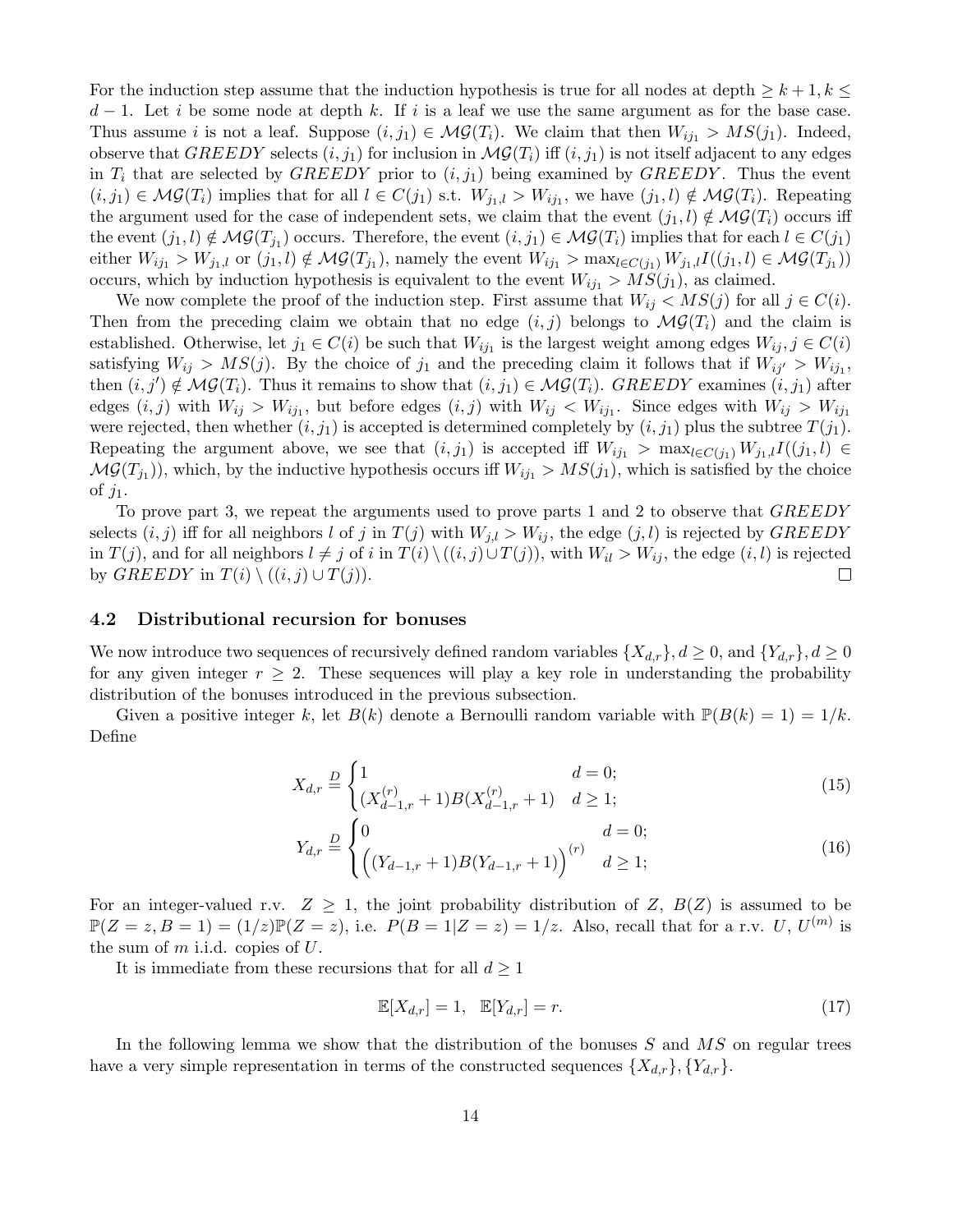**Lemma 7.** Suppose the nodes and edges of a tree  $T(r, d)$  with root 0 are equipped with i.i.d. weights generated according to a continuous distribution F. Then  $S(0) \stackrel{D}{=} W^{}$ , and  $MS(0) \stackrel{D}{=} W^{}$ , where  $W \stackrel{D}{=} F$  and  $W^{}$  is the maximum of X i.i.d. copies of W.

*Proof.* We first prove the identity for  $S(0)$ . The proof proceeds by induction on d. For the base case, suppose  $d = 0$ . Then  $S(0) \stackrel{D}{=} W$  and the conclusion trivially holds. For the induction step, assume the hypothesis is true for all  $d' < d$ . Let  $T_j$  denote the depth  $d-1$  subtree of  $T(r, d)$  rooted at the j-th child of 0. By the inductive hypothesis we have that  $S(j)$  is distributed as  $W^{\leq X_{d-1,r}>}$ . This implies that  $\max_{j\in C(i)} S(j)$  is distributed as  $(W^{\lt X_{d-1,r}})^{\lt r}$ . Since  $W_0$  is drawn independent of  $\max_{j\in C(i)} S(j)$ , we have that  $S(0) \stackrel{D}{=} W_0 I(W_0 > (W^{)^{< r>}})$ . The event underlying  $I(\cdot)$  means that  $W_0$  is the largest among  $K + 1$  random variables distributed according to F, where  $K \stackrel{D}{=} X_{d-1}^{(r)}$  $_{d-1,r}^{(r)}$ . The required identity then follows from the definition of  $X_{d,r}$ .

We now establish the identity for  $MS(0)$  using induction in d. For the base case  $d = 0$  we have  $MS(0) = 0$  and the conclusion trivially holds. For the induction case, assume that the hypothesis is true for all  $d' < d$ . Let again  $T_j$  denote the depth  $d-1$  subtree of  $T(r, d)$  rooted at the j-th child of 0. By the inductive hypothesis  $MS(j)$  is distributed as  $W^{\langle Y_{d-1,r}\rangle}$ . Since  $W_{0j}$  is drawn i.i.d., we have  $MS(0) \stackrel{D}{=} \max_{j \in C(0)} W_{0j}I(W_{0j} > W^{< Y_{d-1,r}>})$ , where  $W_{0j}I(W_{0j} > W^{< Y_{d-1,r}>})$  is independent for each j. Note that for each j,  $W_{0j}I(W_{0j} > W^{< Y_{d-1,r}>})$  is by definition distributed as the maximum of  $(Y_{d-1,r} + 1)B(Y_{d-1,r} + 1)$  i.i.d. realizations of W. Thus  $\max_{i \in C(0)} W_{0i}I(W_{0i} > W^{ is$ distributed as the maximum of r independent samples of the maximum of  $(Y_{d-1,r} + 1)B(Y_{d-1,r} + 1)$ i.i.d. realizations of  $W$ , which by the basic properties of maxima is distributed as the maximum of  $((Y_{d-1,r}+1)B(Y_{d-1,r}+1))^{(r)}$  i.i.d. realizations of W, from which the lemma follows.  $\Box$ 

Recall that  $\phi_X$  denotes the probability generating function for a discrete r.v. X.

**Lemma 8.** Suppose the nodes and edges of a tree  $T = T(r, r - 1, d)$  with root 0 are equipped with i.i.d. weights generated from a continuous distribution F. Then

$$
\mathbb{E}[W_0 I(0 \in \mathcal{IG}(T))] = \mathbb{E}[W \phi_{X_{d-1,r-1}}^r(F(W))],
$$

and for every  $j \in N(0)$ 

$$
\mathbb{E}[W_{0j}I((0,j)\in \mathcal{MG}(T))] = \mathbb{E}[W\phi_{Y_{d-1,r-1}+Y_{d,r-1}}(F(W))],
$$

where W is distributed according to F, and random variables  $W, X_{d-1,r-1}, Y_{d-1,r-1}, Y_{d,r-1}$  are independent.

*Proof.* We first prove the result for independent sets. By Proposition 1 and the definition of  $S(0)$ ,  $\mathbb{E}[W_0I(0 \in \mathcal{IG}(T))] = E[W_0I(W_0 > \max_{j \in C(0)} S(j))]$ . By Lemma 7, for each  $j \in C(0)$ ,

 $S(j) \stackrel{D}{=} W^{}$ . It then follows that  $\max_{j \in C(0)} S(j) \stackrel{D}{=} W^{, which is independent from$  $W_0$ . Thus we have

$$
\mathbb{E}[W_0 I(0 \in \mathcal{IG}(T))] = \mathbb{E}[\mathbb{E}[W_0 I(0 \in \mathcal{IG}(T))] |W_0|]
$$
  
\n
$$
= \mathbb{E}[W_0 \mathbb{E}[I(W^{< X_{d-1,r-1}^{(r)})} \leq W_0) |W_0|]
$$
  
\n
$$
= \mathbb{E}[W_0 \sum_{k=0}^{\infty} (F(W_0))^k \mathbb{P}(X_{d-1,r-1}^{(r)} = k)]
$$
  
\n
$$
= \mathbb{E}[W_0 \phi_{X_{d-1,r-1}}^{(r)}(F(W_0))]
$$
  
\n
$$
= \mathbb{E}[W_0 \phi_{X_{d-1,r-1}}^{r}(F(W_0))].
$$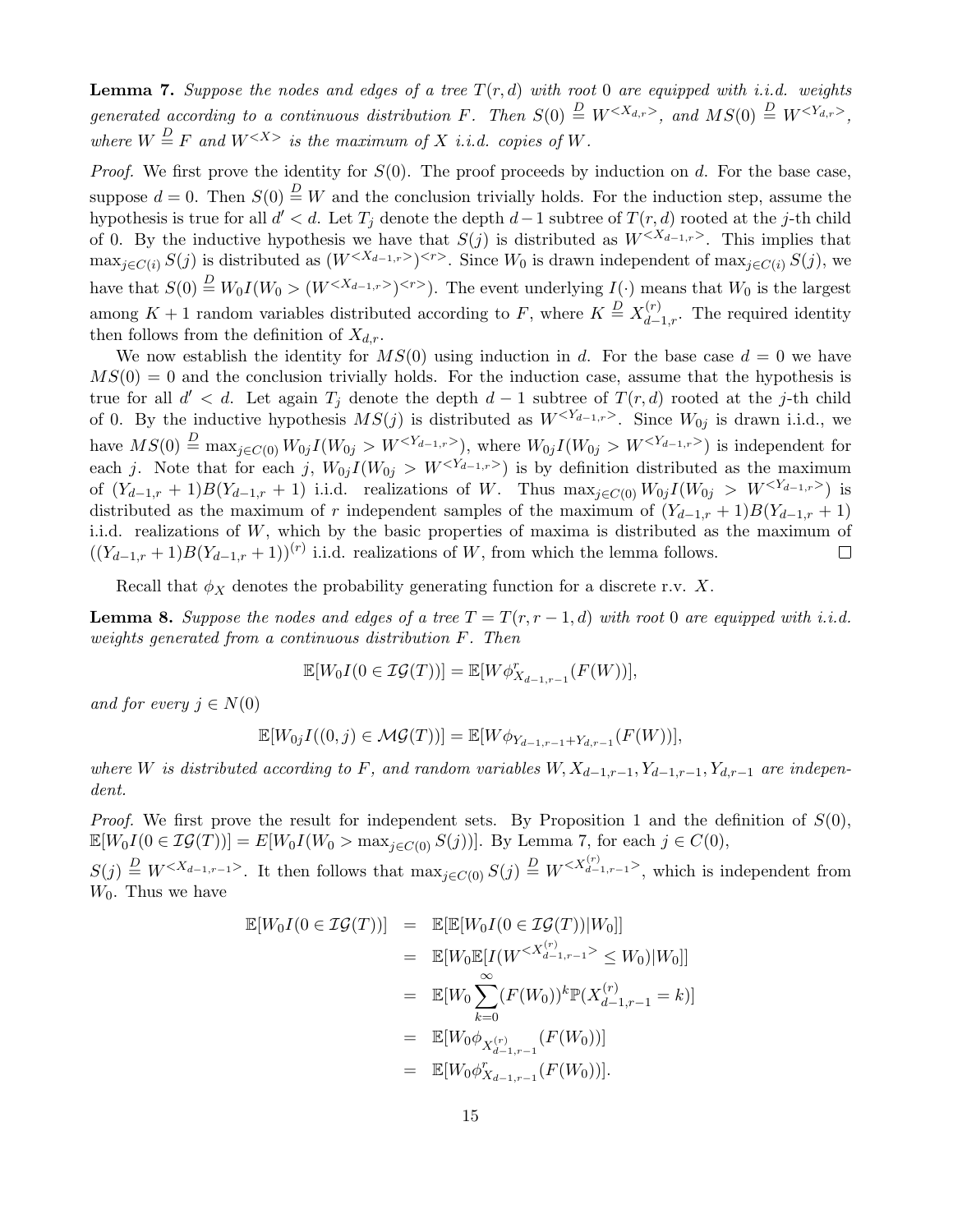We now prove the result for matchings. From the third part of Proposition 1 we have

$$
\mathbb{E}[W_{0j}I((0,j)\in \mathcal{IG}(T))] = \mathbb{E}[W_{0j}I(W_{0j} > \max(MS_H(0),MS_{T_j}(j)))],
$$

where H is the subgraph of T obtained by deleting  $(0, j)$  and  $T_i$  - the subtree of T rooted at j. Observe that H is an r – 1 regular tree with depth d, namely it is  $T(r-1, d)$ , and  $T_j$  is an r – 1 regular tree with depth d – 1. Thus applying Lemma 7,  $MS_H(0) \stackrel{D}{=} W^{}$  and  $MS_{T_j}(j) \stackrel{D}{=} W^{}$ . Repeating the line of argument used for independent sets, replacing  $X_{d-1,r-1}^{(r)}$  with  $Y_{d-1,r-1} + Y_{d,r-1}$ , we obtain the result.  $\Box$ 

# 4.3 Limiting distribution of  $X_{d,r}$  and  $Y_{d,r}$

In this subsection we show that the sequences  $\{X_{d,r}\}, d \geq 0$ , and  $\{Y_{d,r}\}, d \geq 0$  converge in distribution to some limiting random variables, by exploiting their recursive definitions. We then use this convergence along with Lemma 8 to express the quantities of interest in terms of the p.g.f. of these limiting random variables.

**Lemma 9.** There exist r.v.  $X_{\infty,r}$ ,  $Y_{\infty,r}$  such that for all  $k \geq 0$ ,  $\lim_{d\to\infty} \mathbb{P}(X_{d,r} = k) = \mathbb{P}(X_{\infty,r} = k)$ and  $\lim_{d\to\infty} \mathbb{P}(Y_{d,r} = k) = \mathbb{P}(Y_{\infty,r} = k).$ 

*Proof.* We begin by establishing the existence of the limit  $\lim_{d\to\infty} \mathbb{P}(X_{d,r} = k)$  for  $k = 0$ . The case of  $k \geq 1$  will be established by induction. Consider  $T = T(r, d)$  with root 0 whose nodes are weighted i.i.d. with an arbitrary continuous distribution F. From Proposition 1, part 1, we have that  $S(0) = 0$ iff  $0 \notin \mathcal{IG}(T)$ . Therefore by Lemma 7

$$
\mathbb{P}(S(0) = 0) = \mathbb{P}(0 \notin \mathcal{IG}(T)) = \mathbb{P}(X_{d,r} = 0).
$$

But the last quantity has a limit as  $d \to \infty$  as asserted by the last part of Theorem 7.

Assume now that the limits exist for all  $k' \leq k - 1$ . We have

$$
\mathbb{P}(X_{d,r}=k) = \frac{1}{k} \mathbb{P}(X_{d-1,r}^{(r)}=k-1) = \frac{1}{k} \sum_{(k_1,k_2,\ldots,k_r)} \prod_{1 \le i \le r} \mathbb{P}(X_{d-1,r}=k_i),
$$

where the sum is over all partitions  $(k_1, k_2, ..., k_r)$  with  $k_i \geq 0, \sum_{1 \leq i \leq r} k_i = k - 1$ . Since  $k_i \leq k - 1$  for each i, by the inductive assumption the limits  $\lim_{d\to\infty} \mathbb{P}(X_{d-1,r} = k_i)$  exist. The same assertion then follows for  $\mathbb{P}(X_{d,r} = k)$  and the proof is complete.

Define  $X_{\infty,r}$  by  $\mathbb{P}(X_{\infty,r} = k) = \lim_{d \to \infty} \mathbb{P}(X_{d,r} = k)$ . We need to show that  $\sum_{k} \mathbb{P}(X_{\infty,r} = k) = 1$ . Fix  $\epsilon > 0$  and  $K > 1/\epsilon$ . Applying Markov's inequality to (17) we have  $1 \ge \sum_{0 \le k \le K}^{\infty} \mathbb{P}(X_{d,r} = k) \ge$  $1-1/K > 1-\epsilon$ . Then the same applies to the limits as  $d \to \infty$ . The assertion then follows.  $\Box$ 

The proof for the matching case is similar.

The recursion properties (15) which are used to define  $\{X_{d,r}\}, \{Y_{d,r}\}$  carry on to  $X_{\infty,r}, Y_{\infty,r}$ , which, as a result, satisfy recursive distributional equations.

Lemma 10. The following equality in distribution takes place

$$
X_{\infty,r} \stackrel{D}{=} (X_{\infty,r}^{(r)} + 1)B(X_{\infty,r}^{(r)} + 1),
$$
  
\n
$$
Y_{\infty,r} \stackrel{D}{=} ((Y_{\infty,r} + 1)B(Y_{\infty,r} + 1))^{(r)}.
$$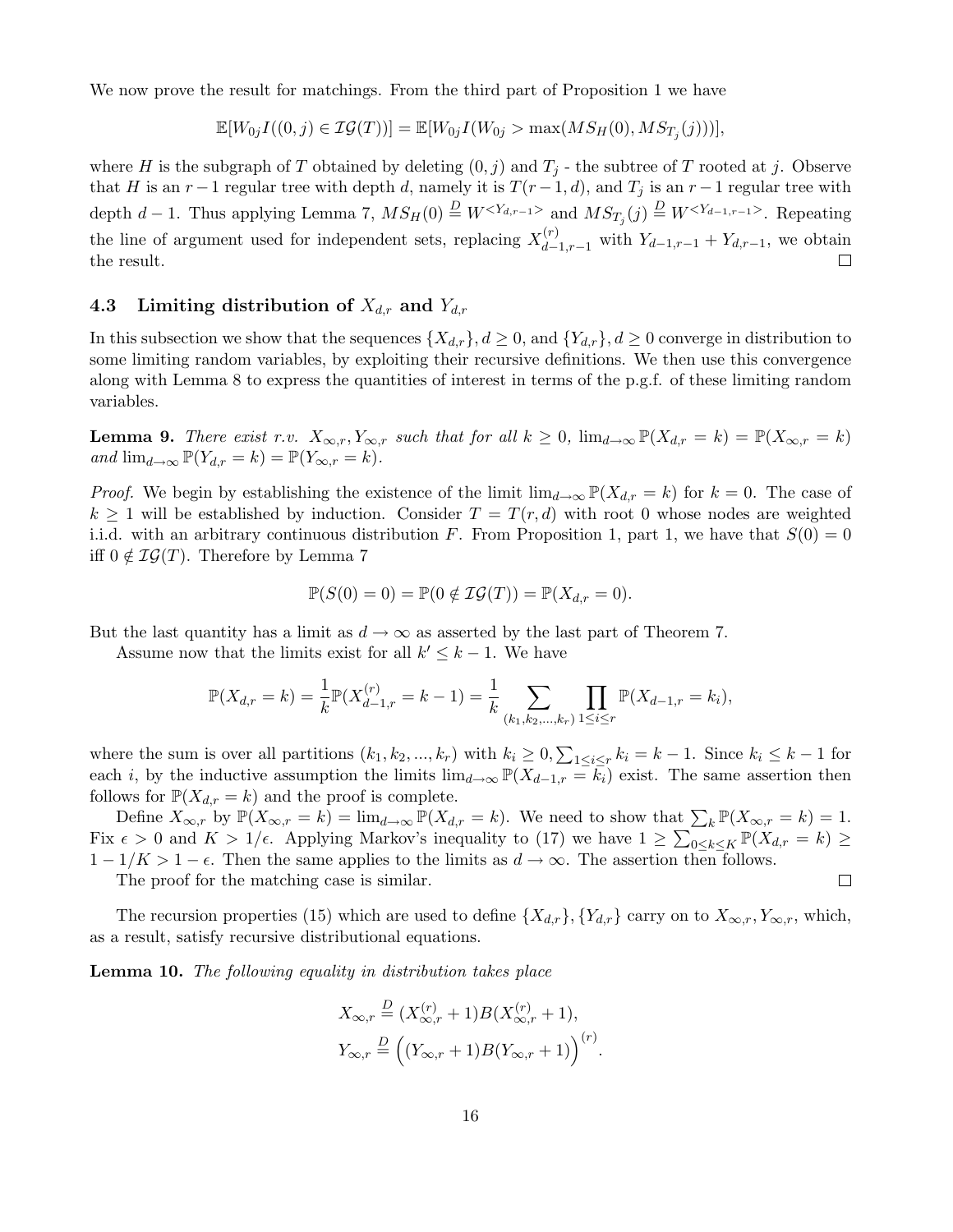*Proof.* Applying Lemma 9, for each  $k > 0$ ,

$$
\mathbb{P}(X_{\infty,r} = k) = \lim_{d \to \infty} \mathbb{P}(X_{d,r} = k)
$$
  
= 
$$
\lim_{d \to \infty} \frac{1}{k} \sum_{(k_1, \dots, k_r)} \prod_{1 \le l \le r} \mathbb{P}(X_{d-1,r} = k_l)
$$
  
= 
$$
\frac{1}{k} \sum_{(k_1, \dots, k_r)} \prod_{1 \le l \le r} \mathbb{P}(X_{\infty,r} = k_l),
$$

where the sums are over all partitions  $(k_1, ..., k_r)$ ,  $k_l \geq 0$ ,  $\sum_{1 \leq l \leq r} k_l = k - 1$ . But the last expression is exactly the probability that  $(X_{\infty,r}^{(r)}+1)B(X_{\infty,r}^{(r)}+1)$  takes value k. The assertion then follows. A similar argument shows the identity for  $Y_{\infty,r}$ .  $\Box$ 

#### 4.4 Solving for the distribution of  $X_{d,r}$  and  $Y_{d,r}$

We now show that  $\phi_{X_{\infty,r}}(s)$  and  $\phi_{Y_{\infty,r}}(s)$  have a very simple explicit form. We first show that they satisfy simple differential equations.

**Lemma 11.** For every  $s \in [0, 1)$ 

$$
\frac{d}{ds}\phi_{X_{\infty,r}}(s) = \phi_{X_{\infty,r}}^r(s),
$$
  

$$
\frac{d}{ds}\phi_{Y_{\infty,r}}^{\frac{1}{r}}(s) = \phi_{Y_{\infty,r}}(s).
$$

*Proof.* We first prove the identity for  $X_{\infty,r}$ . Applying Lemma 10,

$$
\phi_{X_{\infty,r}}(s) = \mathbb{P}(X_{\infty,r} = 0) + \sum_{k=0}^{\infty} \frac{1}{k+1} s^{k+1} \mathbb{P}(X_{\infty,r}^{(r)} = k).
$$

Thus since the p.g.f. of any non-negative integer-valued r.v. is differentiable on  $[0,1)$ , and can be differentiated term-by-term, we obtain

$$
\frac{d}{ds}\phi_{X_{\infty,r}}(s) = \frac{d}{ds}\sum_{k=0}^{\infty}\frac{1}{k+1}s^{k+1}\mathbb{P}(X_{\infty,r}^{(r)} = k)
$$

$$
= \sum_{k=0}^{\infty}s^k\mathbb{P}(X_{\infty,r}^{(r)} = k)
$$

$$
= \phi_{X_{\infty,r}}^r(s).
$$

As for for  $Y_{\infty,r}$  we have from Lemma 10 that  $\phi_{Y_{\infty,r}}^{\frac{1}{r}}(s)$  is equal to the p.g.f. of  $(Y_{\infty,r}+1)B(Y_{\infty,r}+1)$ . Therefore

$$
\frac{d}{ds}\phi_{Y_{\infty,r}}^{\frac{1}{r}}(s) = \sum_{k=0}^{\infty} \frac{d}{ds} \frac{1}{k+1} s^{k+1} \mathbb{P}(Y_{\infty,r} = k)
$$

$$
= \phi_{Y_{\infty,r}}(s).
$$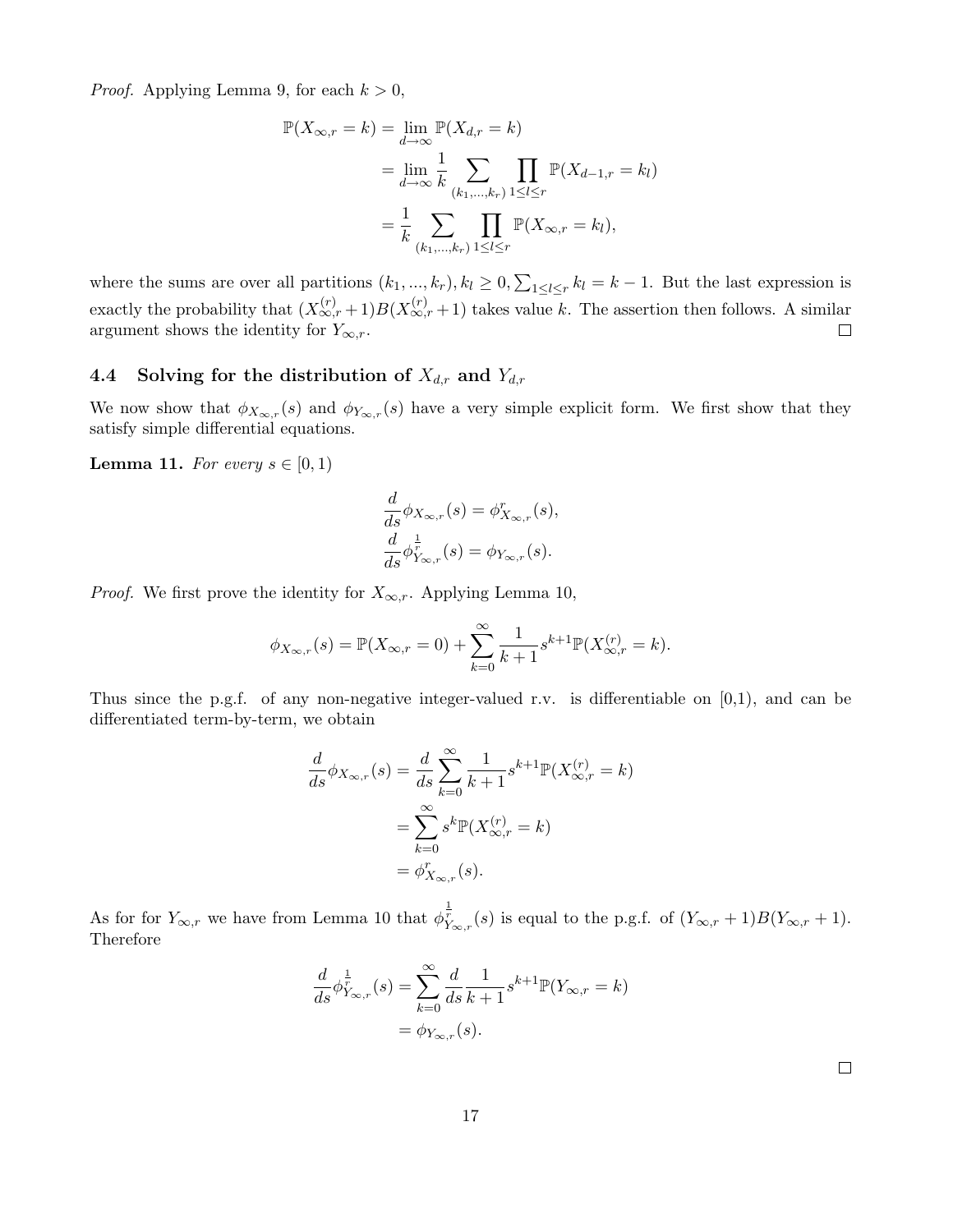We now solve for the p.g.f. of  $X_{\infty,r}$ ,  $Y_{\infty,r}$ .

**Proposition 2.** For every  $s \in [0,1]$ ,

$$
\phi_{X_{\infty,r}}(s) = (r - (r - 1)s)^{-\frac{1}{r-1}}
$$

$$
\phi_{Y_{\infty,r}}(s) = (r - (r - 1)s)^{-\frac{r}{r-1}}.
$$

Proof. Applying the chain rule and Lemma 11

$$
\frac{d}{ds} \phi_{\infty,r}^{-(r-1)}(s) = -(r-1)(\phi_{X_{\infty,r}}(s))^{-r} \frac{d}{ds} \phi_{X_{\infty,r}}(s)
$$
  
= -(r-1)( $\phi_{X_{\infty,r}}(s)$ )<sup>-r</sup> $\phi_{X_{\infty,r}}^r(s)$   
= -(r-1).

We conclude that  $\phi_{X_{\infty,r}}(s) = (c-(r-1)s)^{-\frac{1}{r-1}}$  for some constant  $c$  for all  $s \in [0,1)$ . Since  $\lim_{s \uparrow 1} \phi_{X_{\infty,r}}(s) =$  $\phi_{X_{\infty,r}}(1) = 1$ , we conclude that  $c = r$  and therefore  $\phi_{X_{\infty,r}}(s) = (r - (r - 1)s)^{-\frac{1}{r-1}}$  and the required identity is established.

Similarly, we find

$$
\frac{d}{ds}(\phi_{Y_{\infty,r}}(s))^{-\frac{r-1}{r}} = \frac{d}{ds} \left(\phi_{Y_{\infty,r}}^{\frac{1}{r}}(s)\right)^{-(r-1)} \n= -(r-1) \left(\phi_{Y_{\infty,r}}^{\frac{1}{r}}(s)\right)^{-r} \frac{d}{ds} \phi_{Y_{\infty,r}}^{\frac{1}{r}}(s) \n= -(r-1) (\phi_{Y_{\infty,r}}(s))^{-1} \phi_{Y_{\infty,r}}(s) \n= -(r-1).
$$

Using this and  $\phi_{Y_{\infty,r}}(1) = 1$  the required identity is established.

#### 4.5 Proofs of Theorems 1 and 2

We now have all the necessary results to complete the proofs of our main theorems.

Proof of Theorem 1. Applying the last part of Lemma 9 and the Dominated Convergence Theorem (see [Dur96]) we have that if  $W \stackrel{D}{=} F$ , then

$$
\lim_{d \to \infty} \mathbb{E}[W \; \phi_{X_{d-1,r-1}}^r(F(W))] = \mathbb{E}[W \phi_{X_{\infty,r-1}}^r(F(W))].
$$

Here W serves as a dominating random variable. Applying Proposition 2 the right-hand side of this expression equals

$$
\mathbb{E}[W(r-1-(r-2)F(W))^{-\frac{r}{r-2}}] = \int_0^\infty x\Big((r-1)-(r-2)F(x)\Big)^{-\frac{r}{r-2}}f(x)dx.
$$

Now observe that  $\mathbb{E}[W[\mathcal{IG}]] = \sum_{i \in V(G)} \mathbb{E}[W_i I(i \in \mathcal{IG})]$ . Applying part (11) of Theorem 7, Lemma 8, and letting  $d \to \infty$  we obtain the result.

*Proof of Theorem 2.* Observe that  $\mathbb{E}[W[\mathcal{MG}]] = \sum_{e \in E(G)} \mathbb{E}[W_e I(e \in \mathcal{MG})]$ . The rest of the proof is similar to the case for independent sets.

 $\Box$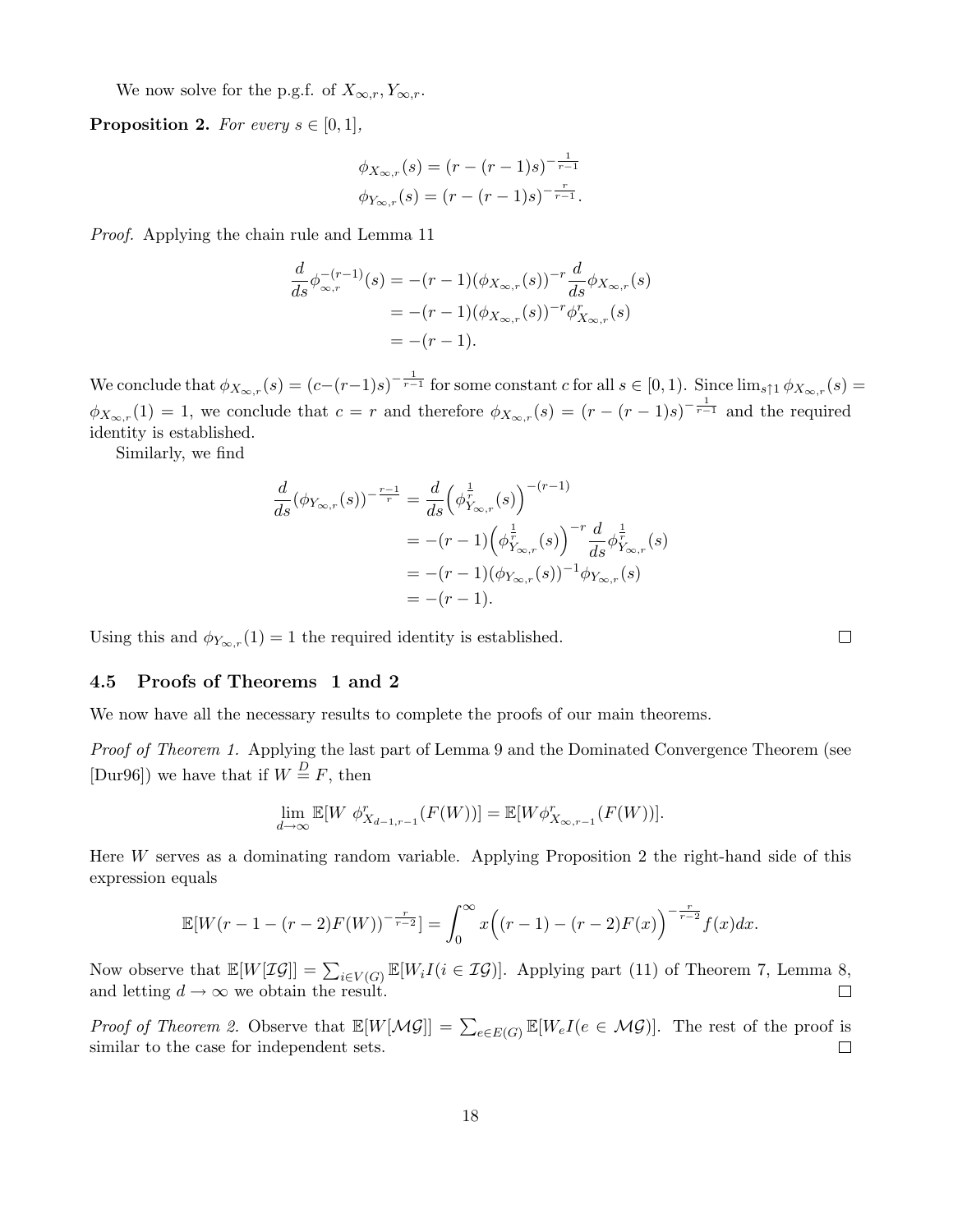# 5 The variance of GREEDY

In this section we prove our main results on the variance of  $GREEDY$ .

*Proof of Theorem 3.* Since  $W[\mathcal{IG}] = \sum_{i \in V} W_i I(i \in \mathcal{IG})$ , we have

$$
Var(W[\mathcal{IG}]) = \sum_{i,j \in V} \left( \mathbb{E}[W_i W_j I(i, j \in \mathcal{IG})] - \mathbb{E}[W_i I(i \in \mathcal{IG})] \mathbb{E}[W_j I(j \in \mathcal{IG})] \right)
$$
  
\n
$$
= \sum_{i \in V} \left( \mathbb{E}[W_i^2 I(i \in \mathcal{IG})] - (\mathbb{E}[W_i I(i \in \mathcal{IG})])^2 \right)
$$
  
\n
$$
+ \sum_{i \in V} \sum_{d \ge 0} \sum_{j \in N_{d+1}(i) \setminus N_d(i)} \left( \mathbb{E}[W_i W_j I(i, j \in \mathcal{IG})] - \mathbb{E}[W_i I(i \in \mathcal{IG})] \mathbb{E}[W_j I(j \in \mathcal{IG})] \right)
$$
  
\n
$$
\le n \mathbb{E}[W^2]
$$
  
\n
$$
+ \sum_{i \in V} \sum_{d \ge 0} \sum_{j \in N_{d+1}(i) \setminus N_d(i)} \left( \mathbb{E}[W_i W_j I(i, j \in \mathcal{IG})] - \mathbb{E}[W_i I(i \in \mathcal{IG})] \mathbb{E}[W_j I(j \in \mathcal{IG})] \right).
$$
 (18)

Our proof approach is to show that the terms in parenthesis are sufficiently close to each other, provided that the distance between nodes  $i$  and  $j$  is sufficiently large.

Fix an arbitrary  $i \in V$  and  $j \in N_{d+1}(i) \setminus N_d(i)$  for  $d \geq 2$ . Recall the notion of the influence resistant subgraph from Section 3. Denote  $IR(N(i))$  and  $IR(N(j))$  by  $H_i$  and  $H_j$  for short. Let  $l = |d/2|-1$ . Consider the event  $\mathcal{E} \triangleq (H_i \subset N_l(i) \wedge H_j \subset N_l(j))^c$ .

We have

$$
\mathbb{E}[W_i W_j I(i, j \in \mathcal{IG})] = \mathbb{E}[W_i W_j I(i, j \in \mathcal{IG}, H_i \subset N_l(i), H_j \subset N_l(j))]
$$
  
+ 
$$
\mathbb{E}[W_i W_j I(i, j \in \mathcal{IG}) I(\mathcal{E})].
$$
 (19)

We first analyze the second summand.

$$
\mathbb{E}[W_i W_j I(i, j \in \mathcal{IG}) I(\mathcal{E})] \leq \mathbb{E}[W_i W_j I(\mathcal{E})]
$$
  
\n
$$
\leq \mathbb{E}[W_i W_j (1 - I(H_i \subset N_l(i)))] + \mathbb{E}[W_i W_j (1 - I(H_j \subset N_l(j)))]
$$
  
\n
$$
= \mathbb{E}[W_i (1 - I(H_i \subset N_l(i)))] \mathbb{E}[W_j] + \mathbb{E}[W_j (1 - I(H_j \subset N_l(j)))] \mathbb{E}[W_i]
$$

where the equality holds since both  $W_i$  and the event  $H_i \subset N_l(i)$  depend only on the weight configuration inside  $N_{l+1}(i)$  which does not contain node j and vice verse. Next, applying the second part of Lemma 4 and Lemma 6 we have

$$
\mathbb{E}[W_i(1 - I(H_i \subset N_l(i)))] = \mathbb{E}[W_i](1 - \mathbb{P}(H_i \subset N_l(i)))
$$
  
\n
$$
\leq \mathbb{E}[W_i]r(r-1)^l/(l+1)!.
$$
\n(20)

Thus we obtain

$$
\mathbb{E}[W_i W_j I(i, j \in \mathcal{IG}) I(\mathcal{E})] \leq 2\mathbb{E}[W_i] \mathbb{E}[W_j] r(r-1)^l / (l+1)!
$$
  
= 
$$
2\mathbb{E}[W]^2 r(r-1)^l / (l+1)!
$$
 (21)

We now analyze the first summand in (19). Let  $\hat{H}_i = H_i \cap N_l(i)$ ,  $\hat{H}_j = H_j \cap N_l(j)$ . Namely,  $\hat{H}_i$  and  $\hat{H}_j$  are the subgraphs of  $N_l(i)$  and  $N_l(j)$  induced by nodes  $V(H_i) \cap V(N_l(i))$  and  $V(H_j) \cap V(N_l(j))$ , respectively. Observe that the random variables  $W_i I (i \in \mathcal{IG}(\hat{H}_i), \hat{H}_i = H_i)$  and  $W_j I (j \in \mathcal{IG}(\hat{H}_j), \hat{H}_j = H_j)$  are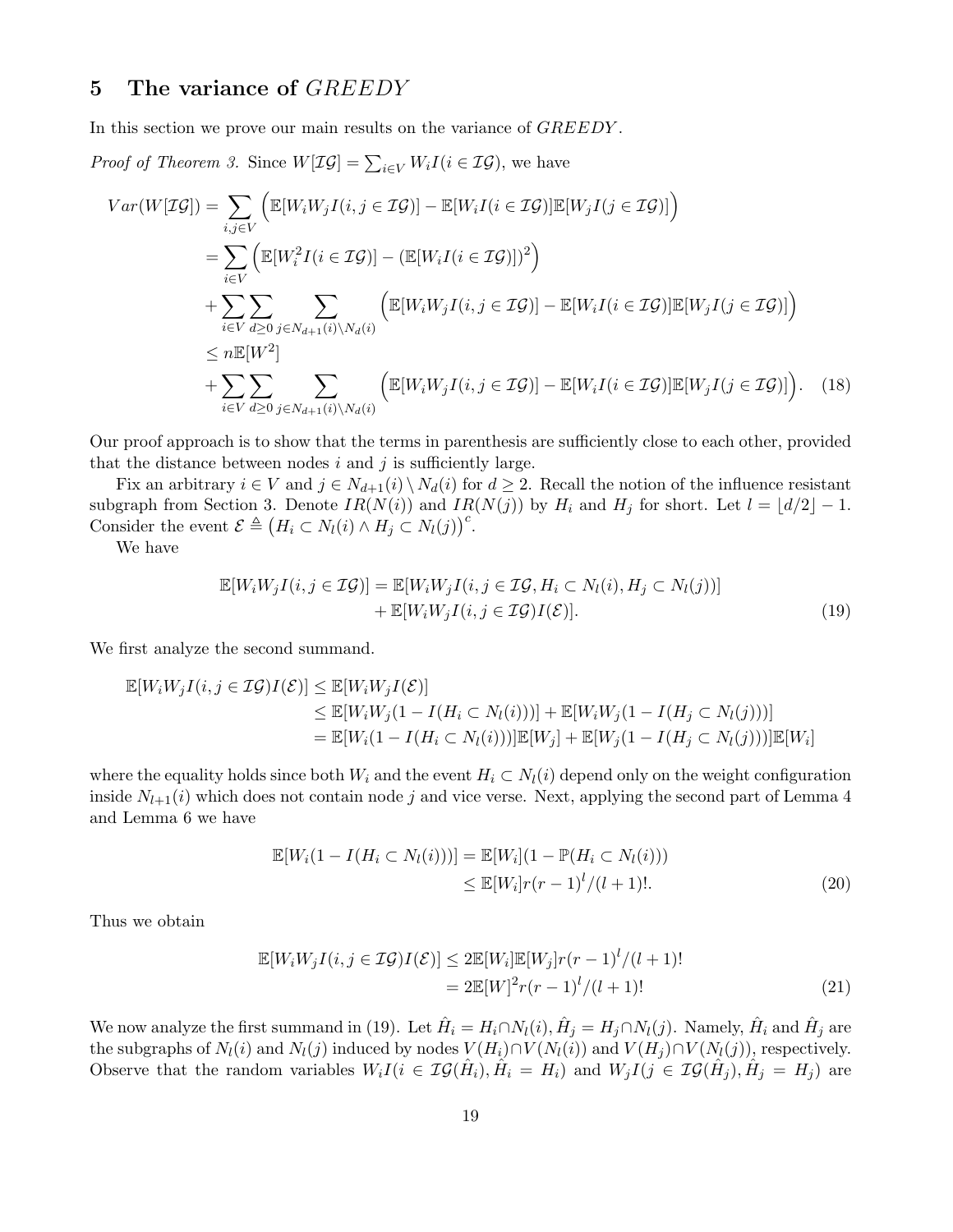independent. Indeed, since  $I(\hat{H}_i = H_i) = I(H_i \in N_l(i))$  and  $I(\hat{H}_j = H_j) = I(H_j \in N_l(j))$ , they are completely determined by the weights inside  $N_{l+1}(i)$  and  $N_{l+1}(j)$  (respectively) and those do not intersect. Therefore

$$
\mathbb{E}[W_i W_j I (i \in \mathcal{IG}(\hat{H}_i), \hat{H}_i = H_i, j \in \mathcal{IG}(\hat{H}_j), \hat{H}_j = H_j)]
$$
  
= 
$$
\mathbb{E}[W_i I (i \in \mathcal{IG}(\hat{H}_i), \hat{H}_i = H_i)] \mathbb{E}[W_j I (j \in \mathcal{IG}(\hat{H}_j), \hat{H}_j = H_j)]
$$
 (22)

On the other hand

$$
I(i \in \mathcal{IG}(\hat{H}_i), \hat{H}_i = H_i) = I(i \in \mathcal{IG}(\hat{H}_i), H_i \subset N_l(i))
$$
  
=  $I(i \in \mathcal{IG}, H_i \subset N_l(i))$ 

where the second equality follow from Lemma 5. Similarly we obtain

$$
I(j \in \mathcal{IG}(\hat{H}_j), \hat{H}_j = H_j) = I(j \in \mathcal{IG}, H_j \subset N_l(j)).
$$

Thus, we can rewrite (22) as

$$
\mathbb{E}[W_i W_j I(i, j \in \mathcal{IG}, H_i \subset N_l(i), H_j \subset N_l(j))]
$$
  
= 
$$
\mathbb{E}[W_i I(i \in \mathcal{IG}, H_i \subset N_l(i))] \mathbb{E}[W_j I(j \in \mathcal{IG}, H_j \subset N_l(j))].
$$

We recognize the left-hand side of this equation as the first summand in (19). Returning to (19) we obtain

$$
\left| \mathbb{E}[W_i W_j I(i, j \in \mathcal{IG})] - \mathbb{E}[W_i I(i \in \mathcal{IG}, H_i \subset N_l(i))] \mathbb{E}[W_j I(j \in \mathcal{IG}, H_j \subset N_l(j))] \right|
$$
  

$$
\leq 2 \mathbb{E}[W]^2 r(r-1)^l / (l+1)!.
$$
 (23)

Also we have

$$
\mathbb{E}[W_iI(i \in \mathcal{IG})] = \mathbb{E}[W_iI(i \in \mathcal{IG}, H_i \subset N_l(i))] + \mathbb{E}[W_iI(i \in \mathcal{IG}(H_i))(1 - I(H_i \subset N_l(i)))],
$$

and

$$
\mathbb{E}[W_iI(i \in \mathcal{IG}(H_i))(1 - I(H_i \subset N_l(i)))] \leq \mathbb{E}[W_i(1 - I(H_i \subset N_l(i)))] \leq \mathbb{E}[W]r(r-1)^l/(l+1)!,
$$

where the second inequality is (20). It follows

$$
\Big|\mathbb{E}[W_iI(i \in \mathcal{IG})] - \mathbb{E}[W_iI(i \in \mathcal{IG}, H_i \subset N_l(i))] \Big| \leq \min(\mathbb{E}[W]r(r-1)^l/(l+1)!, \mathbb{E}[W_iI(i \in \mathcal{IG})]).
$$

A similar inequality holds for  $j$ . Putting these two bounds together we obtain

$$
\Big| \mathbb{E}[W_i I(i \in \mathcal{IG})] \mathbb{E}[W_j I(j \in \mathcal{IG})] - \mathbb{E}[W_i I(i \in \mathcal{IG}, H_i \subset N_l(i))] \mathbb{E}[W_j I(j \in \mathcal{IG}, H_j \subset N_l(j))] \Big|
$$
  

$$
\leq 2 \mathbb{E}[W]^2 r(r-1)^l / (l+1)!,
$$

where trivial bounds  $\mathbb{E}[W_i I(i \in \mathcal{IG})] \leq \mathbb{E}[W_i], \mathbb{E}[W_j I(j \in \mathcal{IG})] \leq \mathbb{E}[W_j]$  are used. Combining with bound (23) we obtain

$$
\left| \mathbb{E}[W_i W_j I(i, j \in \mathcal{IG})] - \mathbb{E}[W_i I(i \in \mathcal{IG})] \mathbb{E}[W_j I(j \in \mathcal{IG})] \right|
$$
  
\n
$$
\leq 4 \mathbb{E}[W]^2 r(r-1)^l / (l+1)!
$$
  
\n
$$
= 4 \frac{r}{r-1} \mathbb{E}[W^2](r-1)^{l+1} / (l+1)!
$$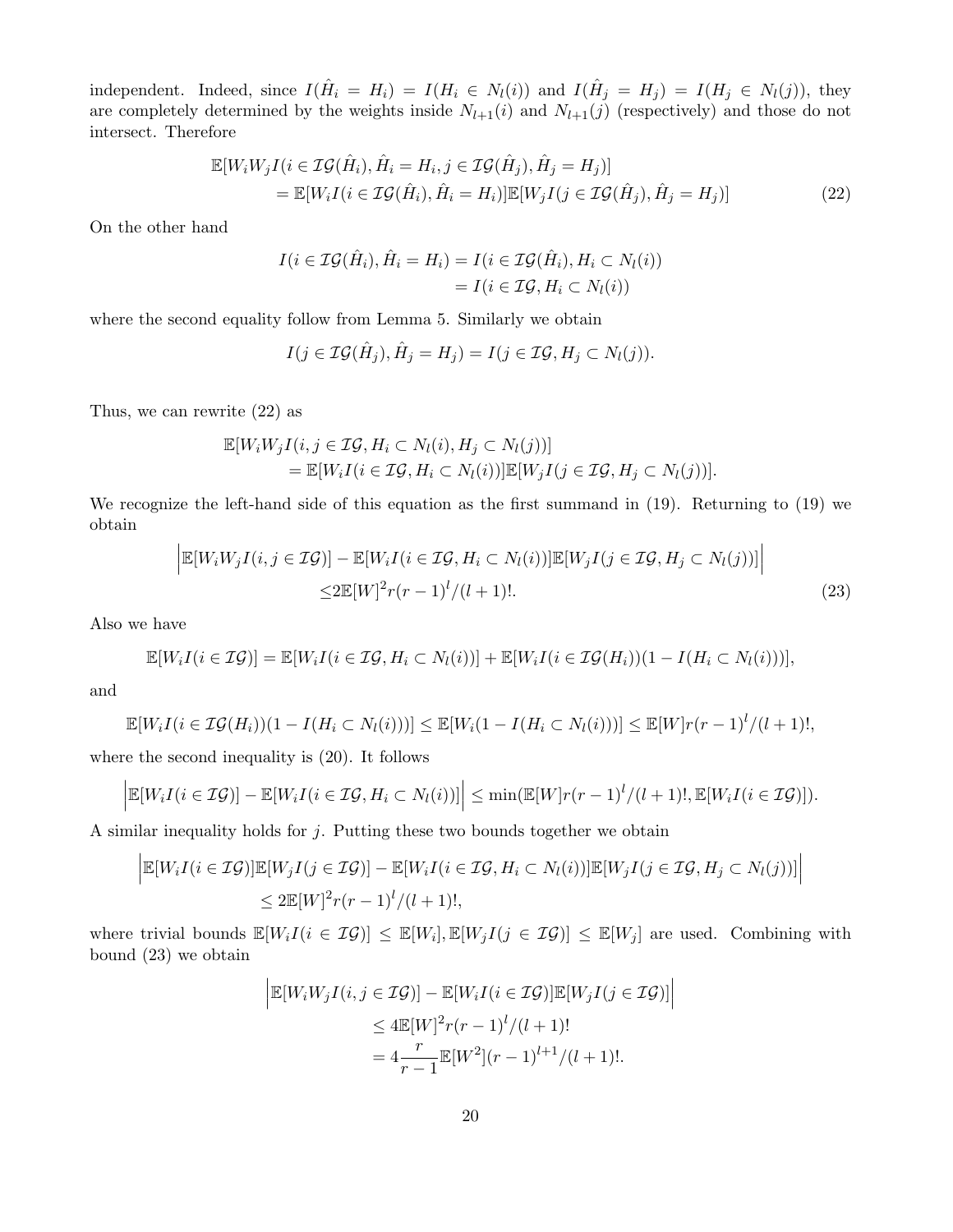We now use this estimate in (18). Observe that  $|N_{d+1}(i) \setminus N_d(i)| \leq r(r-1)^d$ . Recall that  $l+1 = \lfloor d/2 \rfloor$ . Then for each  $i$ , considering the cases of odd and even  $d$  separately and observing that the estimate is also trivially an upper bound for the  $d = 0, 1$  cases, the double sum  $\sum_{d\geq 0} \sum_{j\in N_{d+1}(i)\setminus N_d(i)}$  in (18) is upper bounded by

$$
4\frac{r}{r-1}\mathbb{E}[W^2]\sum_{d\geq 0}r(r-1)^d\frac{(r-1)^{\lfloor \frac{d}{2} \rfloor}}{(\lfloor d/2 \rfloor)!} = 4\frac{r^2}{r-1}\mathbb{E}[W^2]\sum_{k\geq 0}\frac{(r-1)^{3k}}{k!} + 4\frac{r^2}{r-1}\mathbb{E}[W^2]\sum_{k\geq 0}\frac{(r-1)^{3k+1}}{k!}
$$
  
<  $8\frac{r^2}{r-1}\mathbb{E}[W^2]\sum_{k\geq 0}\frac{(r-1)^{3k+1}}{k!}$   
<  $8\mathbb{E}[W^2]r^2\exp((r-1)^3).$ 

Our final upper bound on  $Var(W[\mathcal{IG}])$  becomes

$$
n\mathbb{E}[W^2] + 8n\mathbb{E}[W^2]r^2 \exp((r-1)^3) < 9n\mathbb{E}[W^2]r^2 \exp((r-1)^3)
$$

 $\Box$ 

This completes the proof. The proof for matchings follows similarly, and is omitted.

# 6 Numerical results

In this section we numerically evaluate the performance of GREEDY in several settings, and compare our results to the prior work. We first compare our bound, marked NEW in the table below, on the cardinality (normalized by the number of nodes) of a  $MIS$  in an r-regular graph of girth at least g (Corollary 4) to the previous bounds in [She91] and [LW07]. The bounds of [She91] are coming from their Theorem 3 (when  $g < 127$ ) and their Theorem 4 (when  $g \ge 127$ ), with  $w_i = 1$  for all i (their formulas involve a notion of weighted girth). The bounds of [LW07] are coming from their Table 2. Omitted values are those for which no corresponding results are given or the given bounds are trivial. Certain values of the form  $2k + 3$  are emphasized to be compatible with the Table 2 given in [LW07]. All values are rounded up to the nearest thousandth. As we see our new bounds are the strongest for

Table 1: Comparison of bounds for the cardinality of  $MIS$  in r-regular large-girth graphs

| $g\setminus$ |            |                  |                   |            |         | 10     |            |         |        |
|--------------|------------|------------------|-------------------|------------|---------|--------|------------|---------|--------|
|              | <b>NEW</b> | $[\text{She91}]$ | [LW07]            | <b>NEW</b> | [She91] | [LW07] | <b>NEW</b> | [She91] | [LW07] |
| 50           | .302       | .288             | $\qquad \qquad -$ | .256       | .239    |        | .160       | .194    |        |
| 100          | .302       | .294             | -                 | .256       | .243    |        | .211       | .197    |        |
| 203          | .302       | .304             | .262              | .256       | .250    |        | .211       | .201    | .169   |
| 403          | .302       | .306             | .277              | .256       | .251    |        | .211       | .202    | .184   |
| 2003         | .302       | .308             | .294              | .256       | .252    |        | .211       | .203    | .202   |

many calculated values of g and  $r \geq 7$ . Recall that for  $r \geq 7$ , our bounds are asymptotically (as  $g \to \infty$ ) equivalent to those of [LW07], and superior to those of [She91]. Note that our bounds converge to their limit much faster than the bounds of [She91] and [LW07].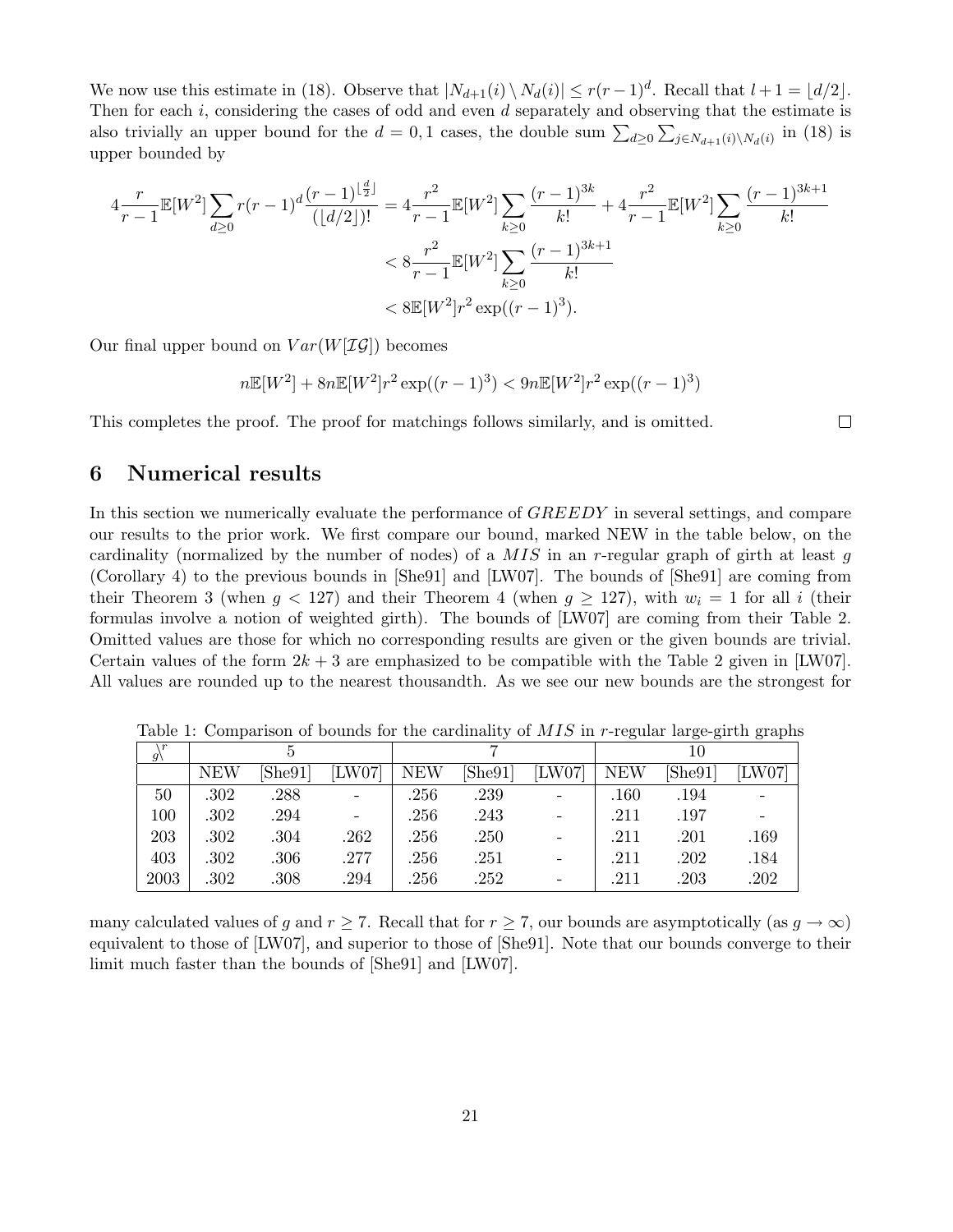We now give our bounds for the cardinality of a  $MM$  (also normalized by the number of nodes) in an r-regular graph of girth at least  $g$  (Corollary 6). These are the first results for  $MM$  in this setting.

| $g\setminus$ | -3   |      | -5   |                          |      | 10   | 13   |
|--------------|------|------|------|--------------------------|------|------|------|
| 25           | .437 | .427 |      |                          |      |      |      |
| 40           | .438 | .444 | .450 | .454                     | .424 |      |      |
| 50           | .438 | .444 |      | $.450$   $.455$          | .459 |      |      |
| 75           | .438 | .444 |      | $.450$   $.455$   $.459$ |      | .468 | .449 |
| 100          | .438 | .444 |      | $.450$   $.455$          | .459 | .468 | .473 |

Table 2: Bounds for the cardinality of  $MM$  in r-regular large-girth graphs

Note that as r increases, the asymptotic (in r) size of a  $MM$  approaches that of a perfect matching  $\left(\frac{n}{2}\right)$  $\frac{n}{2}$ , as expected from Corollary 5.

We now give our results for  $MWIS$  and  $MWM$  with i.i.d  $Exp(1)$  (exponentially distributed with parameter 1) weights, and compare to the results given in [GNS08]. The GREEDY columns show the expected asymptotic weight (normalized by the number of nodes) of the weighted independent set and matching returned by GREEDY as given in Theorems 1 and 2, while the [GNS08] columns reflect the expected asymptotic weight of a true  $MWIS$  and  $MWM$  as computed in [GNS08]. We only give results for r-regular graph with limiting girth, as no results for fixed girth are given in [GNS08].

Table 3: Exact MWIS and MWM vs. GREEDY for r-regular large-girth graphs with i.i.d Exp(1) weights

|   |                    | <i>MWIS</i>   | MWM     |                      |  |
|---|--------------------|---------------|---------|----------------------|--|
| r | [GNS08]            | <b>GREEDY</b> | [GNS08] | <i><b>GREEDY</b></i> |  |
|   | .6077              | .5966         | .7980   | .7841                |  |
|   | .5631 <sup>1</sup> | .5493         | .9022   | .8826                |  |
| 5 |                    | .5119         | .9886   | .9643                |  |
|   |                    | .3967         | 1.282   | 1.242                |  |

In all cases, *GREEDY* is nearly optimal.

# 7 Conclusion

We have provided new results for the performance of a simple randomized greedy algorithm,  $GREEDY$ , for finding large independent sets and matchings in regular graphs with large finite girth. This provided new constructive and existential results in several settings. In addition we established concentration results for the values produced by *GREEDY*. One of the interesting insights from this work is that GREEDY exhibits a correlation decay property, which aids greatly in our analysis.

# Acknowledgements

The authors would like to thank Alan Frieze and Nick Wormald for a very helpful correspondence explaining the state of the art results in the area. The authors also thank Dimitriy Katz for his insights

<sup>&</sup>lt;sup>1</sup>reported incorrectly in [GNS08].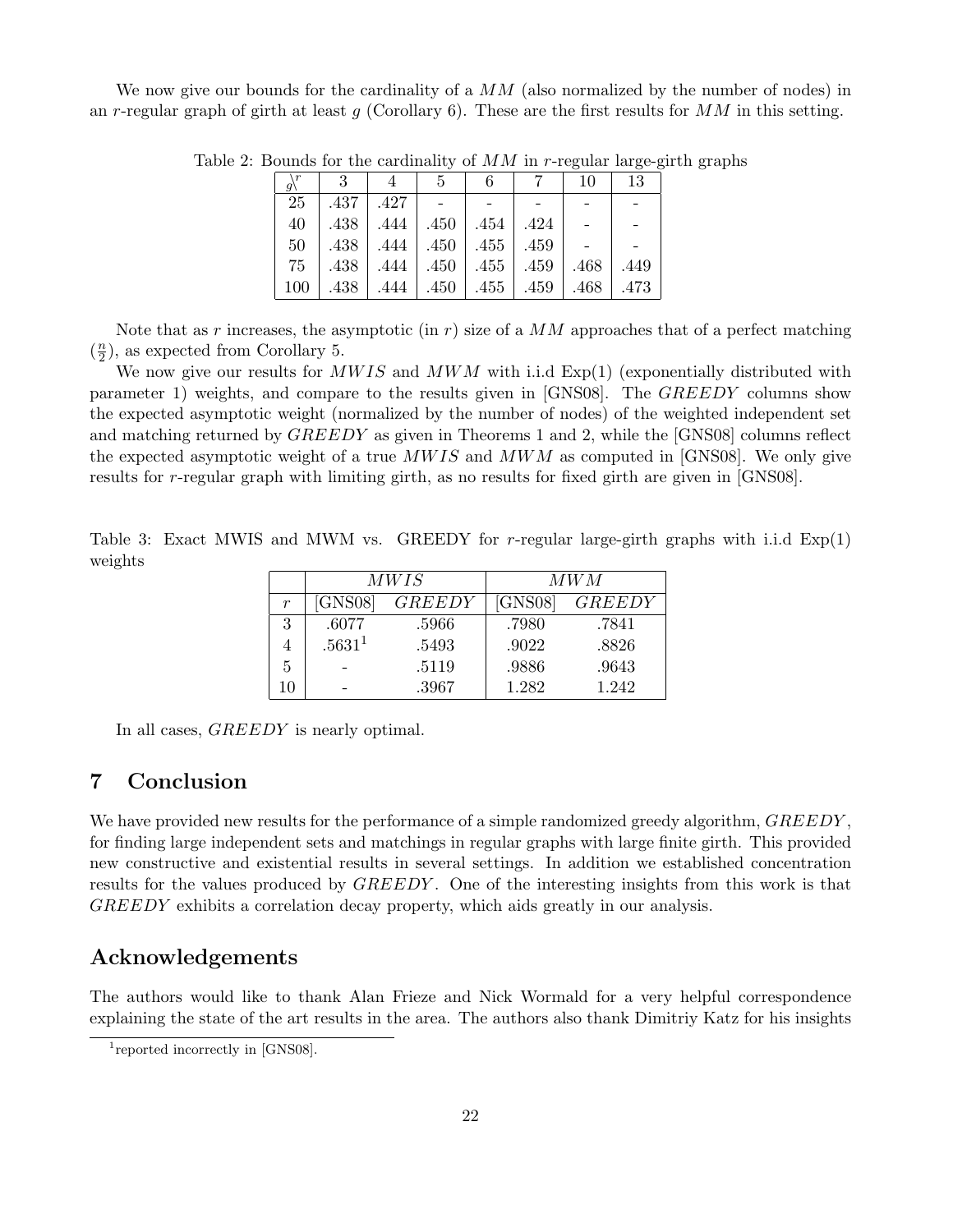into the performance of the GREEDY algorithm, and Theo Weber for several interesting discussions about the decay of correlations phenomenon.

# References

- [AEKS81] M. Ajtai, P. Erdös, J. Komlós, and E. Szemerédi, *On Turáns theorem for sparse graphs.*, Combinatorica 1 (1981), no. 4, 313–317.
- [AKS80] M. Ajtai, J. Komlós, and E. Szemerédi, A note on Ramsey numbers., J. Comb. Theory, Ser. A 29 (1980), no. 3, 354–360.
- [Ald01] D. Aldous, The  $\zeta(2)$  limit in the random assignment problem, Random Structures and Algorithms 18 (2001), 381–418.
- [AS03] D. Aldous and J. M. Steele, The objective method: Probabilistic combinatorial optimization and local weak convergence, Discrete Combinatorial Probability, H. Kesten Ed., Springer-Verlag, 2003.
- [BF94] P. Berman and M. Fürer, Approximating maximum independent set in bounded degree graphs, Proceedings of the fifth annual ACM-SIAM symposium on Discrete algorithms (SODA94) (Philadelphia, PA, USA), Society for Industrial and Applied Mathematics, 1994, pp. 365–371.
- [Bol80] B. Bollobas, A probabilistic proof of an asymptotic formula for the number of regular graphs, European J. Combinatorics 1 (1980), 311–316.
- [Den94] T. Denley, The independence number of graphs with large odd girth, The Electronic Journal of Combinatorics 1 (1994).
- [DF91] M. E. Dyer and A. Frieze, Randomized greedy matching., Random Struct. Algorithms 2 (1991), no. 1, 29–46.
- [Dur96] R. Durrett, Probability: theory and examples, Duxbury Press, second edition, 1996.
- [FGS08] D. Rautenbach F. Goring, J. Harant and I. Schiermeyer, Locally dense independent sets in regular graphs of large girth - an example of a new approach, W. Cook, L. Lovasz, and J. Vygen, editors. Research Trends in Combinatorial Optimization. Springer Berlin Heidelberg., 2008, pp. 163–183.
- [FH07] A. Flaxman and S. Hoory, Maximum matchings in regular graphs of high girth., Elec. Journal of Combinatorics 14 (2007), no. 1.
- [Fri] A. Frieze, Personal communication.
- [GJS76] M. R. Garey, David S. Johnson, and Larry J. Stockmeyer, Some simplified NP-Complete graph problems., Theor. Comput. Sci. 1 (1976), no. 3, 237–267.
- [GNS08] D. Gamarnik, T. Nowicki, and G. Swirszcz, Invariant probability measures and dynamics of exponential linear type maps., Ergodic Theory and Dynamical Systems 28 (2008), no. 1, 14791495.
- [Gri83] J. R. Griggs, An upper bound on the Ramsey numbers  $r(3, k)$ , J. Comb. Theory, Ser. A 35 (1983), no. 2, 145–153.